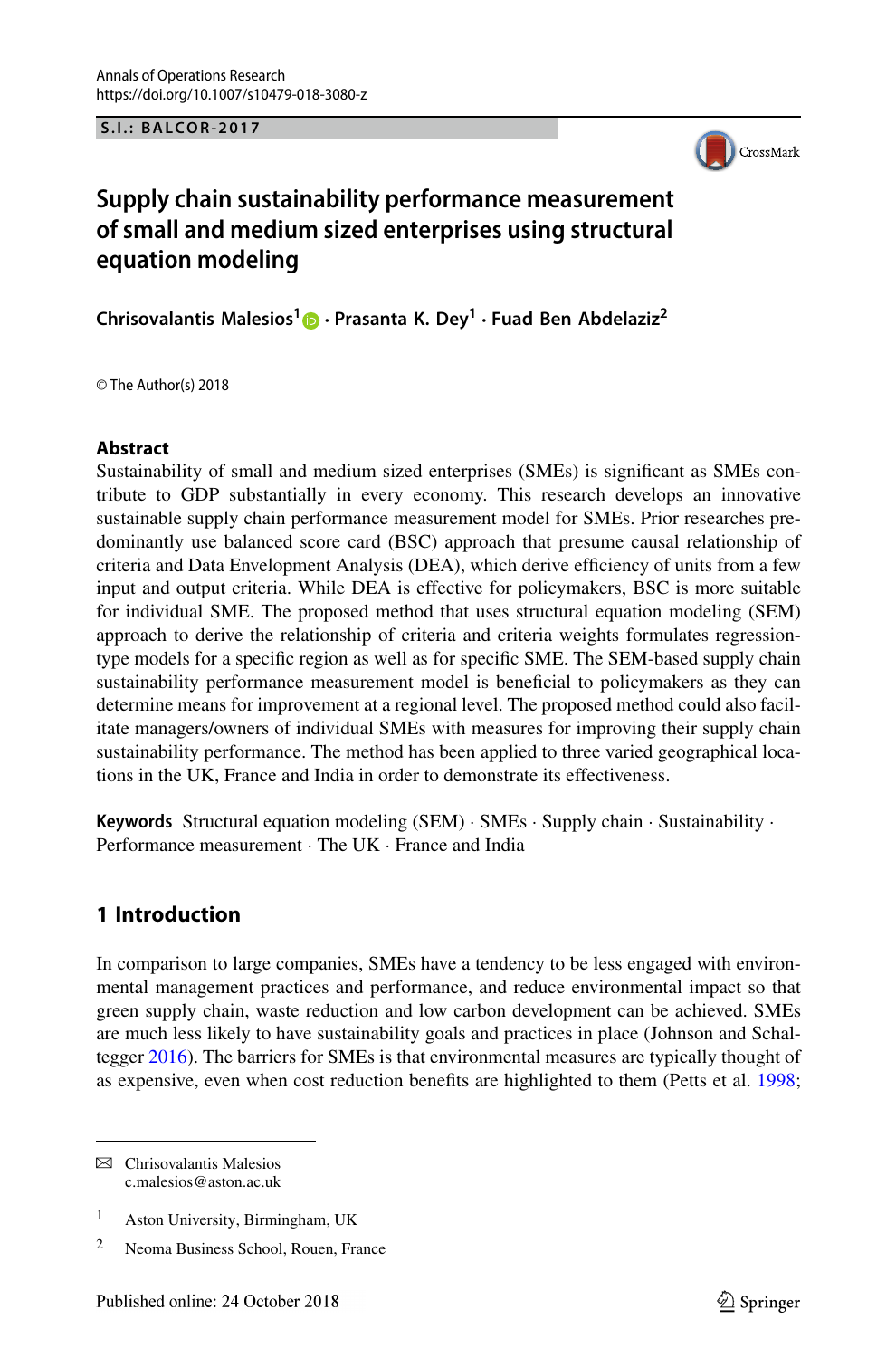Simpson et al. [2004\)](#page-30-0). Furthermore, a large proportion of SMEs are unaware of environmental practices and that good sustainability can improve operational efficiencies, reduce costs and risks and provide new opportunities (Ammenberg and Hjelm [2003;](#page-28-0) Nejati et al. [2016;](#page-29-2) Roxas et al. [2016\)](#page-30-1). SMEs often lack resources, finances, time and knowledge to implement environmental improvement measures. In comparison, it is easier for larger businesses to invest in corporate social responsibility (CSR) and their long term benefits. Most of all the lack of availability of a standard system for measuring and enhancing sustainability of SMEs increases the problem. SMEs often believe that their firm does not have significant impact on the natural and social environment (Masurel [2007\)](#page-29-3). In other words, SMEs have low sustainability awareness (Prabawani [2013\)](#page-29-4).

Saad et al. [\(2017\)](#page-30-2) have already pointed out on the differences between SMEs and larger organizations as regards on how the former identify, assimilate, transform, and apply external knowledge that eventually may lead to their awareness, which in turn has positive impacts on their innovation performance (see also Zhai et al. [2018\)](#page-30-3).

SMEs make up the most significant proportion of businesses worldwide (account for over 95% of all businesses) hence the cumulative environmental impacts of the sector are large (Petts [2000\)](#page-29-5). In particular, Small-and-medium sized enterprises employ 45% of the workforce in the UK, and the 66% in the EU (Castka et al. [2004\)](#page-28-1). However, SMEs generally do not implement environmentally friendly practices. Thus, SMEs have been identified as a major problem area in the field of environmental regulation (Williamson and Lynch-Wood [2006\)](#page-30-4). As a result there has been a drive from governments to engage with SMEs on the topics of the environment.

Prior researches reveal that business sustainability could be achieved through the right combination of economic, environmental and social aspects of business. Sustainable supply chain performance management has come up as a way for enhancing sustainability of SMEs. Although there are studies attempting to measure performance of SMEs using various modelling approaches (see Hudson et al. [2001;](#page-29-6) Garengo et al. [2005](#page-28-2) for reviews on methods for measuring performance of SMEs), however, up till now there has not been presented a unified method in order to assess and measure sustainability in SMEs', especially targeted towards sustainable supply chain performance. In addition, the studies of sustainability measurement of SMEs are rather limited (Prabawani [2013\)](#page-29-4).

Different quantitative methods have been proposed in sustainable supply chain performance measurement literature. They could primarily classified into two categories—standalone performance measurement and benchmarking. The balanced scorecard (Hubbard [2009;](#page-29-7) Lawrence et al. [2006;](#page-29-8) Rao et al. 2006) is being used extensively for performance measurement, which is quite common in sustainable supply chain performance measurement also (Bhattacharya et al. [2014\)](#page-28-3). As a method of performance measurement in one hand, Data Envelopment Analysis (DEA) (Belu [2009;](#page-28-4) Wong and Wong [2007\)](#page-30-5), has been applied extensively across the industries and researches. However, DEA is better suitable for the policymakers as it can segregate efficient and inefficient companies with respect to a few objective criteria (inputs and outputs). On the other hand, MCDM techniques (e.g., the Analytic hierarchy process, Analytic network process, Fuzzy theory etc.) are suitable for benchmarking small number of SMEs using multiple criteria and sub-criteria. While criteria weights are not that significant in DEA analysis, the backbone of analysing performance using MCDM technique is to derive criteria weights along with deriving ultimate performance. Additionally, none of the methods are able to establish causal relationship among the criteria, which enable to derive root causes of superior performance.

Therefore, there is a need of an innovative method of SMEs' supply chain sustainability performance measurement that considers robust criteria, their importance, and could be used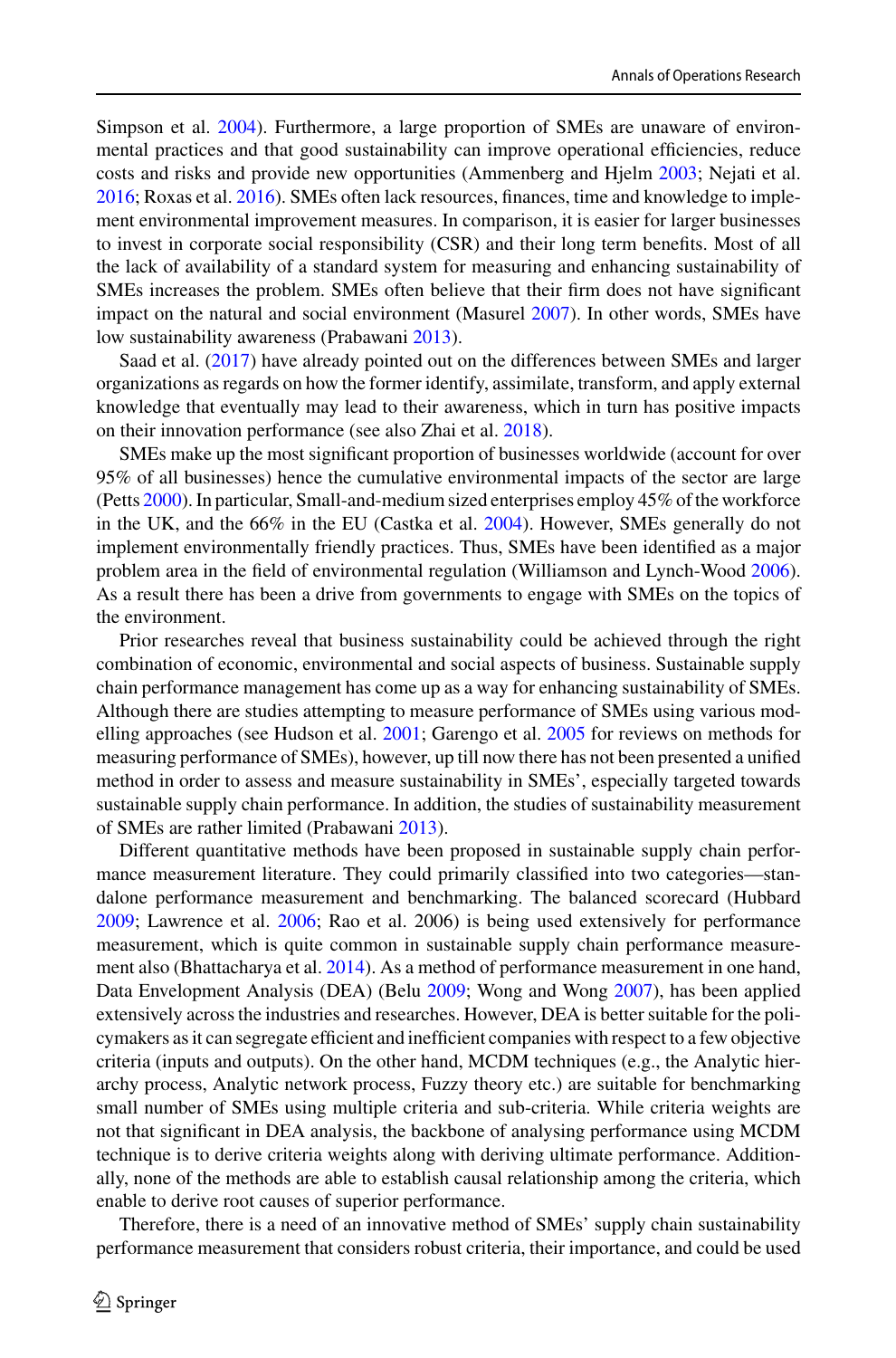by individual SME's owners/directors and policymakers. Additionally, the model could be used for standalone performance measurement as well as benchmarking along with deriving means for improvement.

The main aim of this research is to develop a robust SMEs' sustainable supply chain performance measurement model in order to objectively improve their sustainability. This research uses Structural Equation Modelling (SEM) to develop regression model for deriving sustainable supply chain performance of specific zone through sampling. This enables policymakers to reveal the state of sustainability of SMEs and deriving means for improvement. Additionally, individual SME can reveal very objectively the means for improving their supply chain sustainability. The paper identifies and proposes the key practice/performance sustainability indicators, from environmental, economic, operational and social perspective. We use real data examples to demonstrate that our approach results in a better overall evaluation of supply chain sustainability measurement in comparison to previous methods. As an outcome of this research, it is anticipated that an individual SME will be able to easily implement the proposed method in order to compare with the average levels of performance in their relative region of interest.

We pose that this method offers certain advantages in comparison to the other quantitative methodologies applied up to now in relevant research literature, such as the simple balanced scorecard method or the data envelopment analysis. In our view, SEM approach is more robust in comparison to the balanced scorecard method that is not based on an overall measurement derived from a unified model, whereas DEA results are mainly useful for policy makers. On the other hand, SEM approach implemented here is a unified methodology based on statistical modelling and the obtained results can be of use both to policy makers and individual SMEs as it will be subsequently shown. Additionally, the latter method, according to the authors' knowledge, has not been previously utilized for the assessment and measurement of sustainability levels of SMEs.

The remainder of the paper is divided into the following main parts. Section [2](#page-2-0) reviews the contemporary supply chain sustainability models and identifies the knowledge gaps. Section [3](#page-5-0) demonstrates methodology of this research and develops the framework for the SMEs supply chain sustainability performance measurement. Section [4](#page-9-0) applies the proposed framework to 120 SMEs across three industrial regions in the UK, France and India and describes the results. Section [5](#page-20-0) discusses on the proposed framework along with the significance of the study and original contributions and concludes this research through a few propositions along with scope for further research.

### <span id="page-2-0"></span>**2 Literature review**

Prior researches on the measurement of supply chain performance of enterprises use mainly the balanced score card approach accompanied by multi-criteria decision-making (MCDM) techniques and the data envelopment analysis. The following paragraphs thoroughly review the contemporary methods for supply chain sustainability performance measurement and identify knowledge gaps that this research intends to bridge. Firstly, we review the papers that have used DEA as performance measurement method and secondly, considered balanced score card approach for performance measurement. Subsequently, specific literature on sustainable supply chain performance measurement has been critically reviewed and knowledge gaps are identified.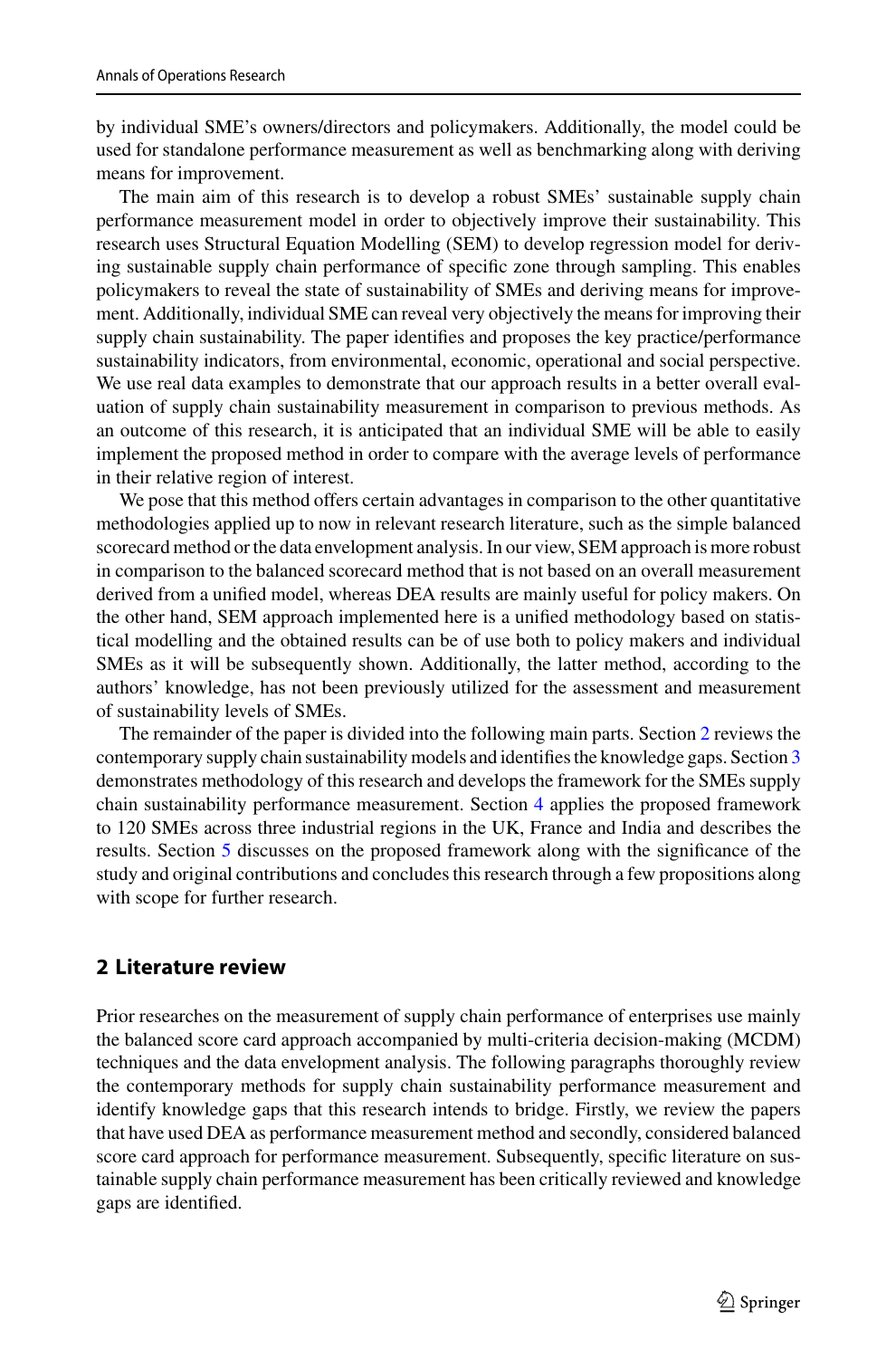A large number of research associated with applications of DEA on performance mea-surement and firm benchmarking exists (e.g., Chen and Zhu [2004;](#page-28-5) Chiu et al. [2011;](#page-28-6) Easton et al. [2002;](#page-28-7) Halkos and Salamouris [2004;](#page-28-8) Saranga and Moser [2010;](#page-30-6) Soheilirad et al. [2017;](#page-30-7) Wang et al. [1997\)](#page-30-8). We refer the interested reader to Shewell and Migiro [\(2016\)](#page-30-9) for a review on the applications of DEA in performance measurement. DEA, which is a non-parametric linear programming approach, evaluates the performance of a set of entities called decision making units (DMUs) by using the observed inputs and outputs of each DMU to calculate its efficiency in relation to all other DMUs in the population. Thus, DEA calculations result in a relative efficiency score for each DMU. Based on this framework, DEA has been extensively used for evaluating the performance of many different types of business units and activities (Shewell and Migiro [2016\)](#page-30-9). Advantages of DEA in performance evaluation rely on the fact that DEA does not rely on prior assumptions such as required for regression analysis and it does not rely on any assumptions of a functional form relating inputs to outputs.

One of the most popular performance management methodologies is the Balanced Scorecard (Hoque [2014;](#page-28-9) Libby et al. [2004\)](#page-29-9). Introduced by Kaplan and Norton [\(1992\)](#page-29-10), the balanced score card has been widely used in industry. The Balanced Scorecard's underlying structure usually contains the most important objectives of a company. However, the Balanced Scorecard has been criticized for its underlying assumptions (Nørreklit [2000\)](#page-29-11) and method of creation (Ahn [2005\)](#page-27-0). Typically, the Balanced Scorecard methodology offers ideas for which measures to use, usually included in each of four perspectives, which are financial, customer, internal business process, and learning and growth, and it is not designed to stand alone as a performance measurement tool.

Hence, due to the multiple criteria nature of the balanced scorecard approach, many of its applications are supported by multi-criteria decision-making models. The main idea is to initially create an individualized scorecard that comprehensively captures the most important objectives of a company, which will subsequently provide a sound basis for the use of MCDM methodology. In this respect, MCDM models and methods have been also used extensively for measuring performance in various situations (Barcus and Montibeller [2008;](#page-28-10) Marques et al. [2010;](#page-29-12) Chen and Lee [2010\)](#page-28-11). This performance can be measured by various indicators, and various criteria should be assessed.

The literature on providing methods on how to measure a company's (subsequently a SMEs') supply chain sustainability in a quantitative way is rather limited. Research of the relevant literature has shown that most of the attempts focus on the utilization of the balanced scorecard method (see Hubbard [2009;](#page-29-7) Borga et al. [2009;](#page-28-12) Lawrence et al. [2006\)](#page-29-8). The balanced scorecard method is one of the most widely applicable performance management methods. Specifically, Hubbard [\(2009\)](#page-29-7), by following the methodology framework of Hart and Milstein [\(2003\)](#page-28-13), and combining it with standard balanced scorecard methodology, proposes a sustainability performance index by including environmental, social, economic and operational aspects. In particular, Hubbard [\(2009\)](#page-29-7) proposes to measure organizational sustainability by including social and environmental issues in the existing standard balanced scorecard to produce a sustainable balanced scorecard for each company that typically consists of measuring four aspects of a business' performance which are: financial, internal process, customers/market and learning and development performance. The additional social and environmental indicators could then be embedded in one of the former four aspects of performance. Alternatively, one may add the environmental and social measures as separate additional aspects of business performance. The author proposes a single organizational sustainability performance index, based on the sustainability balanced scorecard that is simply derived by averaging the individual indicators of the balanced scorecard.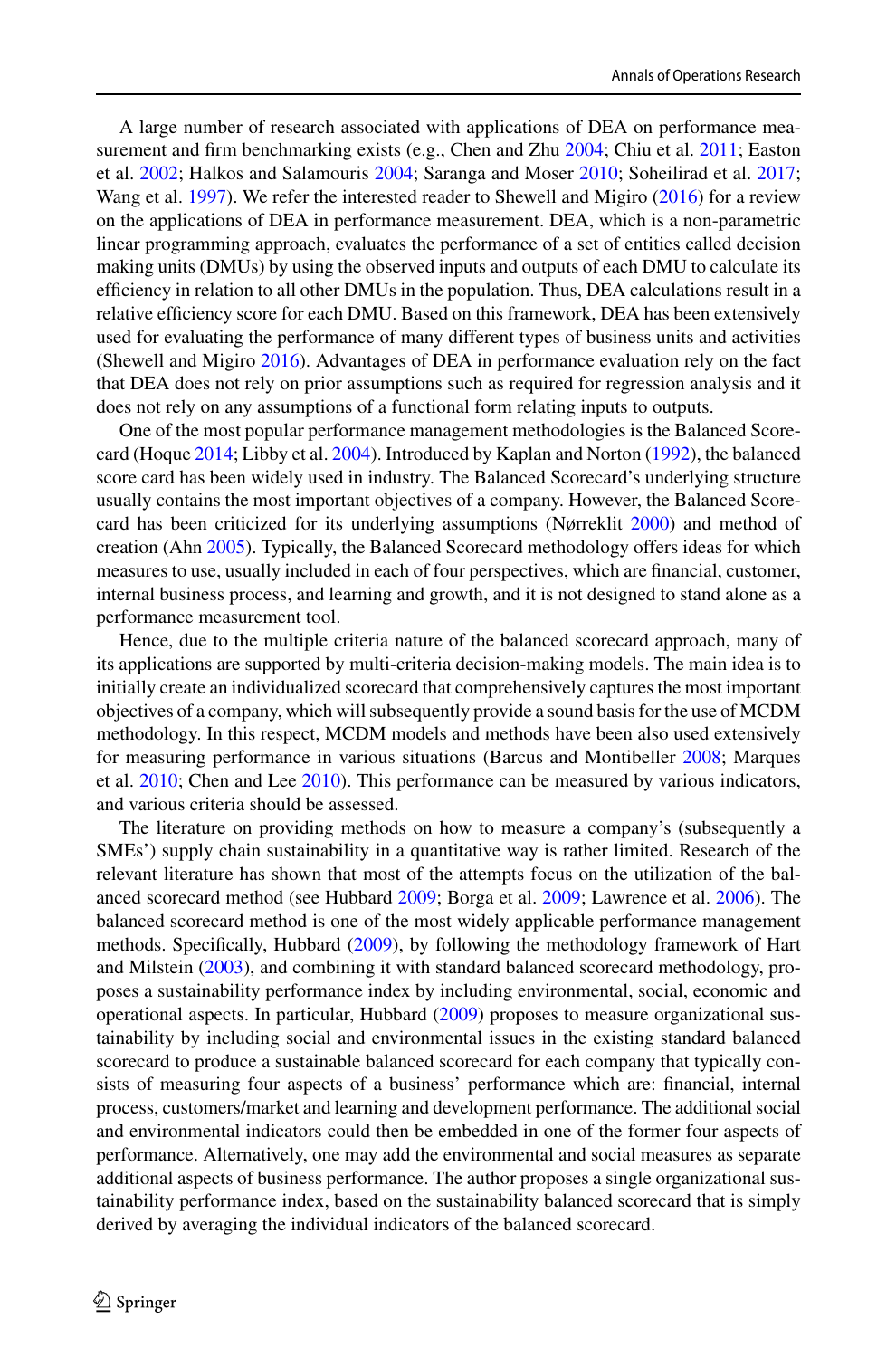In another study (Borga et al. [2009\)](#page-28-12), the authors combine economic, social and environmental indicators using the balanced score card to propose guidelines for evaluating the sustainability performance of SMEs. Lawrence et al. [\(2006\)](#page-29-8) analyse firms' sustainability by comparing the practices over small, medium and large enterprises. Benn et al. [\(2007\)](#page-28-14) present criteria to describe firms' sustainability level. Rao et al. [\(2009\)](#page-29-13) propose a metric of corporate environmental indicators for SMEs in the Philippines. Belu [\(2009\)](#page-28-4) on the other hand, proposes a tool for calculating index rankings of large corporations in terms of their sustainable behavior. To achieve this, the author utilizes data envelopment analysis methodology (Charnes et al. [1978\)](#page-28-15) to evaluate the sustainability performance of 1012 companies listed in the world stock markets. The author utilizes the variables of return of asset, return of investment and average stock return, as the economic indicators of sustainability, and analyzes using DEA how these economic dimensions influence sustainability. Hence, by considering financial performance measures as inputs and sustainability variables' scores as outputs, through DEA efficiency scores are derived. These scores are essentially categorizing companies to optimal and sub-optimal, in the sense that the latter fail to achieve enough when it comes to their sustainable social and environmental practices, given their good economic results.

However, this measure of sustainability approach based on DEA analysis fails to provide specific suggestions on how to improve sustainability of these sub-optimal companies. On the other hand, the balanced score card measurement (e.g., Borga et al. [2009;](#page-28-12) Hubbard [2009\)](#page-29-7) cannot provide a robust relative measurement of individual sustainability, that can take into account the overall sustainability performance of companies operating in the same country/region, since it is not a model-based methodology.

While the aforementioned methods for performance measurement and evaluation can objectively derive sustainability performance of supply chain, the main shortcomings are two folds. Firstly, the methods are either suitable for policy makers (e.g., DEA based supply chain sustainability performance measurement) or individual SME's managers/directors/owner (e.g., balanced score card approach using MCDM techniques). Secondly, deriving criteria weights using the contemporary methods is not very objective. DEA-based approaches avoid considering criteria weights and MCDM techniques consider decision makers perceptions to derive criteria and sub-criteria weights. Additionally both the methods presume causal relationship of criteria. Prior literatures use structural equation modeling for testing associations between various constructs and sub-constructs of supply chain sustainability but do not focus on developing sustainability performance measurement index for a specific region and individual company (Shibin et al. [2017;](#page-30-10) Kamarudin and Aslan [2017\)](#page-29-14). Table [14](#page-23-0) in the ["Appendix"](#page-22-0) summarizes the main information on previous studies on the measurement of sustainability performance of enterprises including SMEs.

This research bridges this gap by developing a framework for sustainable supply chain performance measurement of SMEs using structural equation modeling. The proposed framework enables measuring performance from policymakers' perspectives, suggests improvement measures and facilitates to make various decisions. Additionally, this could be used for individual SME's supply chain sustainability improvement purpose. The model enables to derive criteria weights very objectively in accordance to the performance achievement of SMEs within a specific zone. The model is capable of deriving sustainable supply chain performance index of SMEs within a specific region, and for individual SME with respect to sustainability practices and performance. This enables to derive improvement measures quite easily and objectively.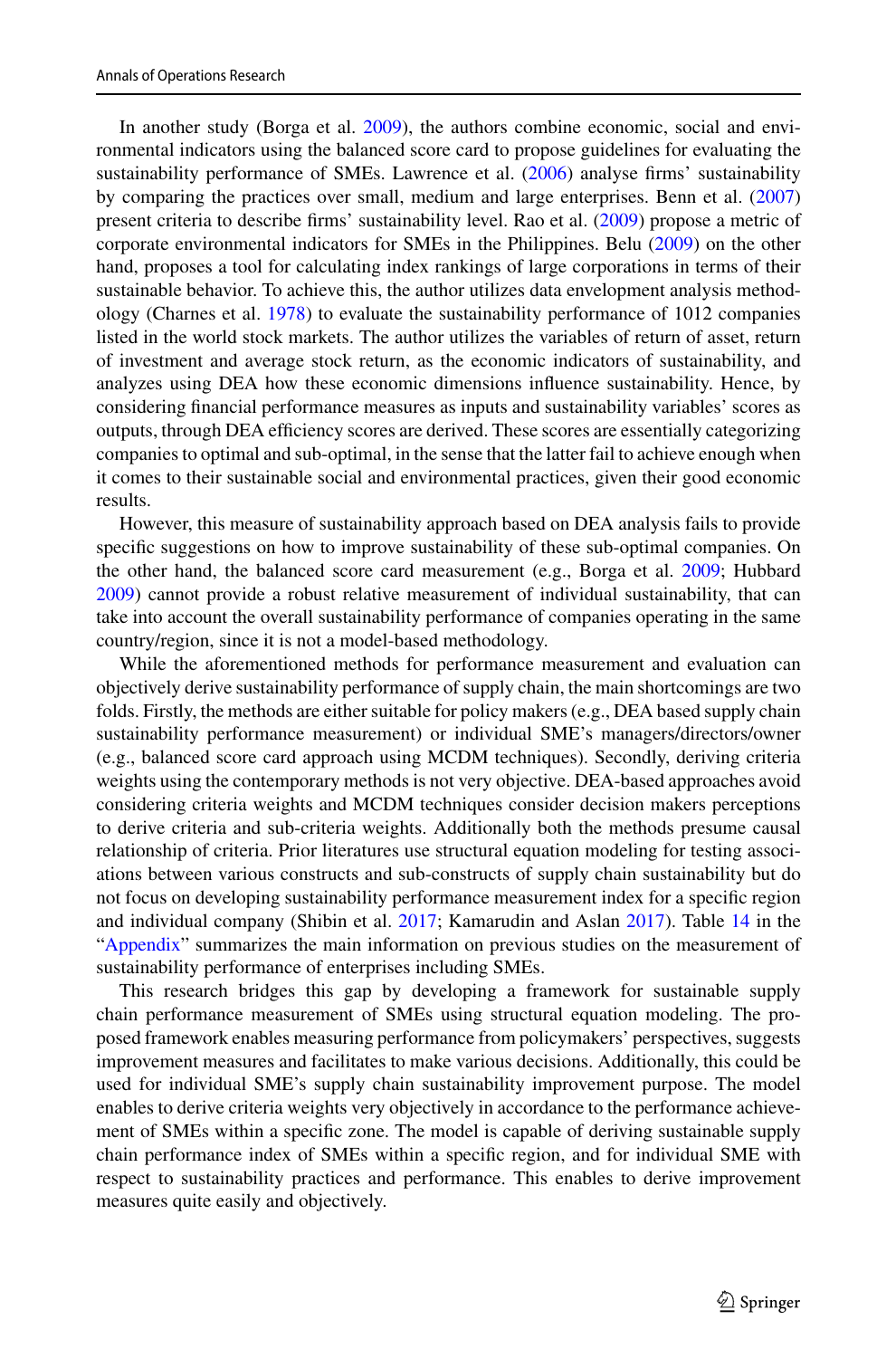### <span id="page-5-0"></span>**3 Materials and methods**

The objectives of this research of developing an innovative supply chain performance measurement model for SMEs are fulfilled following a few steps. First, relevant existing sustainable supply chain performance measurement frameworks are critically reviewed to identify criteria, sub-criteria and proxies, and methods for analysis. Second, a conceptual framework is developed with the consideration of sustainable supply chain performance criteria, sub-criteria and proxies for analyzing data using SEM. Third, we develop a questionnaire to gather primary information from SMEs for all the proxies. Forth, the survey is undertaken in three diverse regions (West Midlands in the UK, Normandy in France and Eastern part in India), known for the manufacturing, process and construction SMEs. Threecountry data were gathered in order to examine the influence of different socioeconomic and cultural status and different regulatory mechanisms to our derived results (i.e., compare two developed with an emerging economy as regards the measurement of their sustainability levels). Fifth, the structure equation models are developed using the information of the SMEs' data. Sixth, the models are fitted to derive the performance index for specific region through suitable statistical software. Seventh, we derive various performance information of the participating SMEs in the form of individual comparative performance indices. Finally, the various advantages and shortfalls of the proposed supply chain sustainability performance framework are discussed.

#### **3.1 The survey and data**

Supply chain characteristics data was gathered from SMEs located in specific regions of the UK, France and India. Each of these regions exhibits certain characteristics and enables to derive useful conclusions on the geographical and socio-economic differences of SMEs regarding their supply chain sustainability performance.

Data collected using a structured questionnaire filled by the selected SMEs' managers, directors and/or owners. The questionnaire was constructed aiming to derive the basic characteristics of SMEs' supply chain. In particular, information was collected on focal company's business (i.e., covering products, services, customers, suppliers, employees and economic), demand (covering customer relationship, customers' requirements, customers' contributions in superior product development and outbound logistics), internal operations (i.e., covering business processes, quality/environmental management, forecasting, inventory management, maintenance, capacity utilization, risk management, waste management etc.), and supply sides (covering supplier relationship, procurement processes and inbound logistics).

Sample size selection for our sample framework has been performed by utilizing simple random sampling. Specifically, for sample size selection, we have used  $\hat{p} = 0.5$  as an estimate of population proportion that share a certain characteristic on one of the (categorical) variables in the survey. If  $e$  is the proportion of error we are prepared to accept between the sampling proportion and the unknown proportion of the population (we accept that *e*= 10%) and with *t* we denote the value from the standard normal distribution reflecting the confidence level (*t*= 1.96 for a 95% confidence level), then, by relying on the simple random sampling formula we should select approximately 96 SMEs.

Following the suggested sample size, we have collected data on 40 SMEs located in the Midlands, UK, a very productive area of the UK with 11% of the country's GDP contributed by manufacturing and construction industry in the region. Also, 40 SMEs from the wider Normandy area have been sampled, with the latter region being distinguished for their high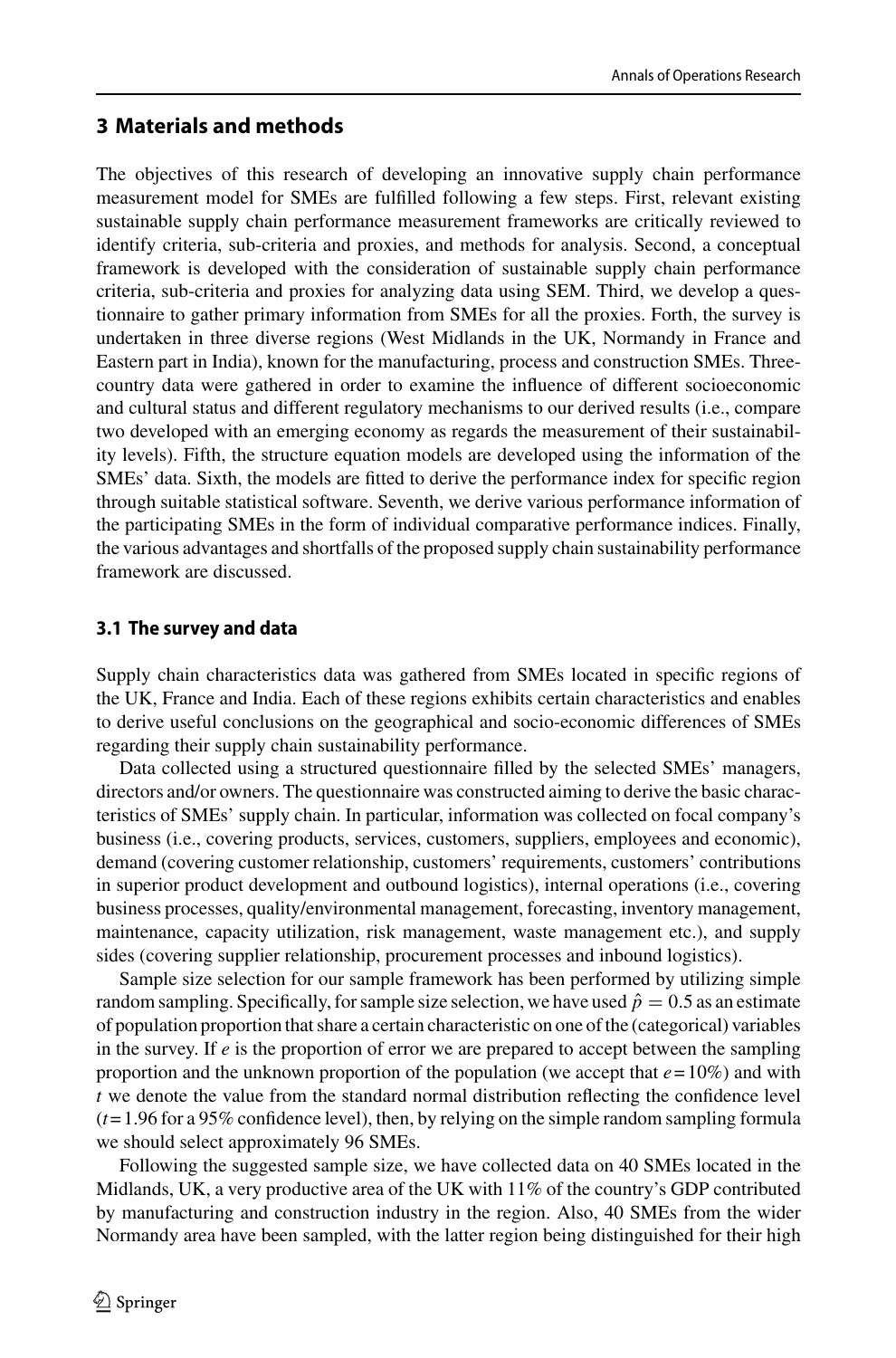<span id="page-6-0"></span>

| Practices dimensions and indicators                                                                                                          | Performance aspects dimensions and indicators                                                                                                                                                                                                                                                                                                     |
|----------------------------------------------------------------------------------------------------------------------------------------------|---------------------------------------------------------------------------------------------------------------------------------------------------------------------------------------------------------------------------------------------------------------------------------------------------------------------------------------------------|
| Economic                                                                                                                                     | Economic                                                                                                                                                                                                                                                                                                                                          |
| Number of Employees (ECO_PR_1)                                                                                                               | Turnover (ECO_PER_1)                                                                                                                                                                                                                                                                                                                              |
| Infrastructure (ECO_PR_2)                                                                                                                    | Business growth (ECO_PER_2)                                                                                                                                                                                                                                                                                                                       |
| Environmental                                                                                                                                | Environmental                                                                                                                                                                                                                                                                                                                                     |
| Adopting standardized environmental system                                                                                                   | Effectiveness of environmental system                                                                                                                                                                                                                                                                                                             |
| (ENV PR 1)                                                                                                                                   | $(ENV_PER_1)$                                                                                                                                                                                                                                                                                                                                     |
| Waste management practices (ENV_PR_2)                                                                                                        | Waste reduction (ENV_PER_2)                                                                                                                                                                                                                                                                                                                       |
| Energy consumption and emission control                                                                                                      | Reduction energy consumption and emissions                                                                                                                                                                                                                                                                                                        |
| (ENV PR 3)                                                                                                                                   | $(ENV_PER_3)$                                                                                                                                                                                                                                                                                                                                     |
| Social                                                                                                                                       | Social                                                                                                                                                                                                                                                                                                                                            |
| $CSR$ practices $(SOC_PR_1)$                                                                                                                 | CSR performance (SOC_PER_1)                                                                                                                                                                                                                                                                                                                       |
| Health and safety practices (SOC_PR_2)                                                                                                       | Health and safety performance (SOC_PER_2)                                                                                                                                                                                                                                                                                                         |
| Operational<br>CRM practices (OPR_PR_1)<br>SRM practices (OPR_PR_2)<br>Standardized business process (OPR_PR_3)<br>Lean practices (OPR_PR_4) | Operational<br>Long term relationship with customers<br>$(OPR_PER_1)$<br>CRM effectiveness (OPR_PER_2)<br>Demand uncertainties (OPR_PER_3)<br>Long term relationship with supplier (OPR_PER_4)<br>SRM effectiveness (OPR_PER_5)<br>Supply uncertainty (OPR_PER_6)<br>Business process effectiveness (OPR_PER_7)<br>Lean effectiveness (OPR_PER_8) |

**Table 1** Analytical description of the 26 observed items from the SMEs' questionnaire

levels of manufacturing companies. Finally, in addition to the samples collected from the two developed countries, we have collected information concerning supply chain sustainability from 40 Indian SMEs located in the Eastern parts of the country. In the specific region, productivity, manufacturing and economic sustainability is poor in comparison to the rest of the country. Thus, in total, our sample size comprises of 120 SMEs. The questionnaire that has been developed for capturing supply chain characteristics of SMEs and collected data are available upon request by the corresponding author. The survey used a Likert-type scale for measuring the various sustainability practice and performance indicators (observed items).

An analytical description of the observed items from the questionnaire that were utilized for the construction of the latent factors of SMEs' practices and performance aspects is provided in Table [1](#page-6-0) above. Table [15](#page-24-0) in the ["Appendix"](#page-22-0) illustrates descriptive statistics for the observed variables. The specific items have been measured using a likert scale taking discrete values from 1 to 5 (except for the items of ECO\_PR\_1, ECO\_PER\_1 and OPR\_PER\_1, measured on a 10-point scale). Detailed information on the relative literature utilized for the selection of the specific indicators is provided in Table [16](#page-25-0) in the ["Appendix"](#page-22-0). Table [17](#page-26-0) additionally provides an assessment of the models' validity, reliability of the measurements scales in the form of percentages of variance explained by each practice/performance latent factor and Cronbach's alpha, respectively. We additionally examine the robustness of the results by the use of construct (i.e., convergent and discriminant) validity of the latent constructs of the SEM models. Convergent validity is tested through the use of the average variance extracted (AVE) analysis. The value of AVE for each construct should be at least 0.50 (Fornell and Larcker [1981\)](#page-28-16). Discriminant validity has been also examined through comparison of square roots of AVEs with correlation coefficients between the observed items. Square roots of AVEs should be higher than the correlations between constructs/variables.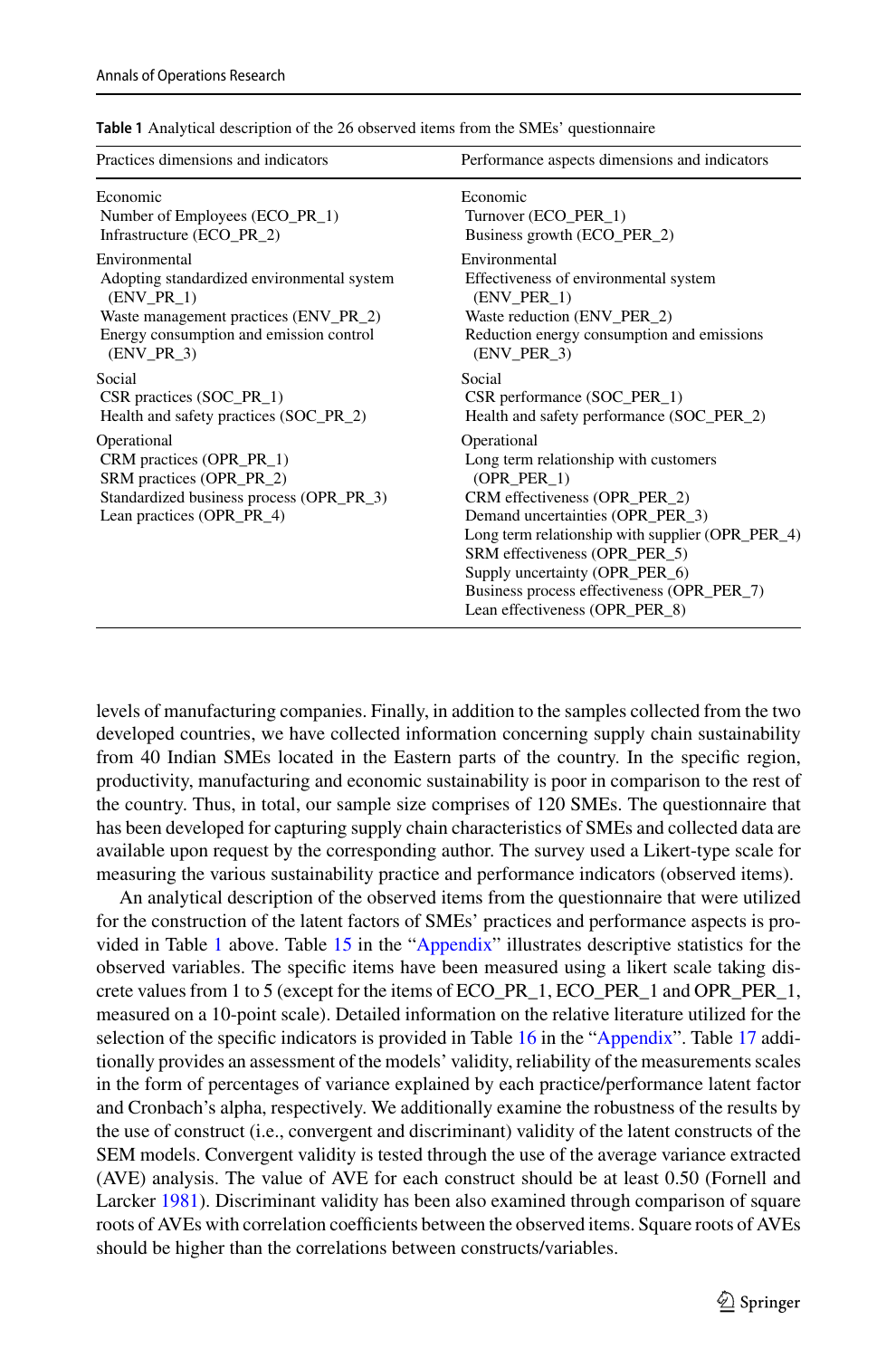

#### <span id="page-7-0"></span>**3.2 SEM modeling**

We apply structural equation modeling (SEM) (Bollen [1989\)](#page-28-17) methodology to derive a unique sustainability measurement regression-type model. Subsequently, this model can be utilized for deriving a comparative sustainability measure for an individual SME. SEM was considered for this study since it is similar to multiple regression, having though the distinctive characteristic of being able to include latent constructs as dependent and explanatory variables in the regression equation.

The following flowchart presents in a compact way the methodological steps we are following in this study (Fig. [1\)](#page-7-0).

More analytically—as depicted in the previous flowchart—to accomplish the sustainability measurement, data from a carefully selected stratified sample of the UK, French and Indian SMEs are used as input for the analysis, comprising of the measurement of the perceptions of the SEMs owners/managers on specific observed items of environmental, economic, operational and social practices/performances (see Table [1\)](#page-6-0).

Next, follows the second step of SEM modeling application on the collected data, where two different models are fitted to the data, one for the sustainability practices index and another for the sustainability performance index (see the following Figs. [2,](#page-8-0) [3\)](#page-8-1).

In the above Figures, rectangles of environmental, economic, operational and social practices and performance, represent latent constructs that are realized by combining together information gathered by the individual observed items of the survey (Table [1\)](#page-6-0).

In order to fit the above hypothetical models we assume the following equations for each of the two models (total sample size for complete data: *n*= 120):

$$
y_{ij} = \lambda_j \xi + \delta_{ij} \ (i = 1, 2, 3, 4; j = 1, 2, \dots, 120)
$$

$$
y_{ij} = \mu_j \zeta + \delta_{ij} \ (i = 5, 6, 7, 8; j = 1, 2, \dots, 120)
$$

where  $y_{ij}$  denotes the *j*th collected measurement on the *i*th latent factor of practices and performances, respectively, and  $\xi$  and  $\zeta$  are the  $(1 \times 1)$  (unknown) single factors of sustain-ability practices and performance, respectively (see Figs. [2,](#page-8-0) [3\)](#page-8-1). The  $\lambda_j$ 's and  $\mu_j$ 's terms are the factor loadings to be estimated connecting factors  $\xi$  and  $\zeta$  to the  $y_{ij}$ 's, and  $\delta_{ij}$  is the mea-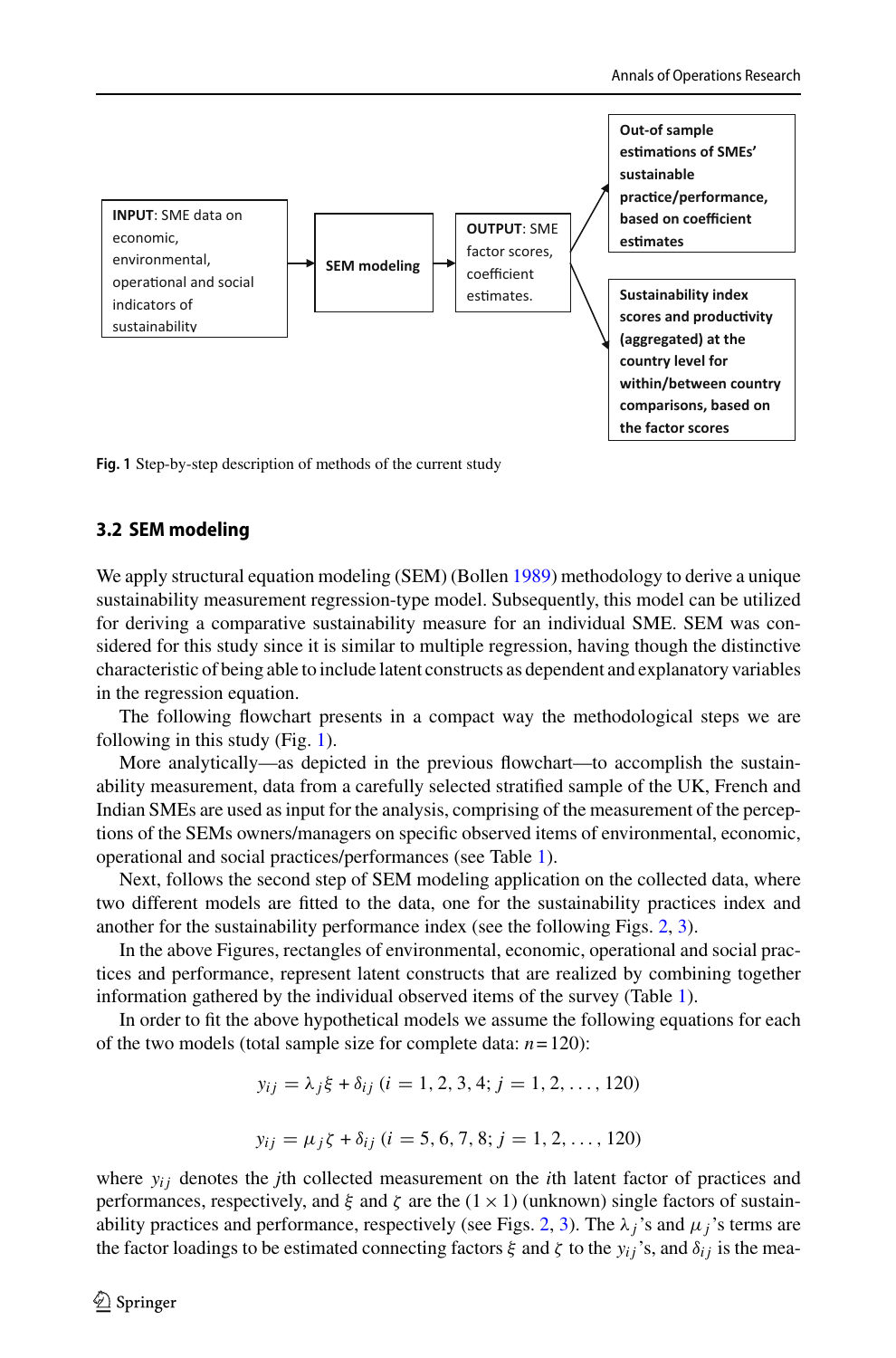

<span id="page-8-0"></span>**Fig. 2** The conceptual framework for the construction of the sustainability practice index based on Structural equation modeling



<span id="page-8-1"></span>**Fig. 3** The conceptual framework for the construction of the sustainability performance index based on structural equation modeling

surement error. It is further assumed that the error terms  $δ<sub>i</sub>$ *i* and the common factors  $ξ, ζ$  have a zero mean and that the common and unique factors are uncorrelated, i.e.,  $E(\xi - E(\xi))(\delta_{ij})$  $-$  E( $\delta_{ij}$ )) = 0 and E( $\zeta$  – E( $\zeta$ ))( $\delta_{ij}$  – E( $\delta_{ij}$ )) = 0.

The factors of sustainability practices/performances are subsequently related to the observed items from the SMEs' questionnaire, denoted by  $x_{ij}$ , through the following set of equations:

$$
x_{ij} = \kappa_j y_{ij} + \varepsilon_{ij} \ (i = 1, 2, 3, 4; j = 1, 2, \dots, 120)
$$

$$
x_{ij} = v_j y_{ij} + \varepsilon_{ij} \ (i = 5, 6, 7, 8; j = 1, 2, \dots, 120)
$$

The two above described SEM models are fit by the weighted least squares method (Jöreskog [1970\)](#page-29-15) to derive the parameter estimates. Model estimation was performed with the use of the AMOS software (Arbuckle [2014\)](#page-28-18).

As output of the previously described performed models we calculate individual sustainability index values, separately for practices and performances, for each SME by fitting the SEM models to the aggregated data of each region (see Fig. [1,](#page-7-0) step 3).

Applying structural equation modeling enables us to obtain factor scores that derive from the estimates of beta coefficients of the regression equation that relates each latent construct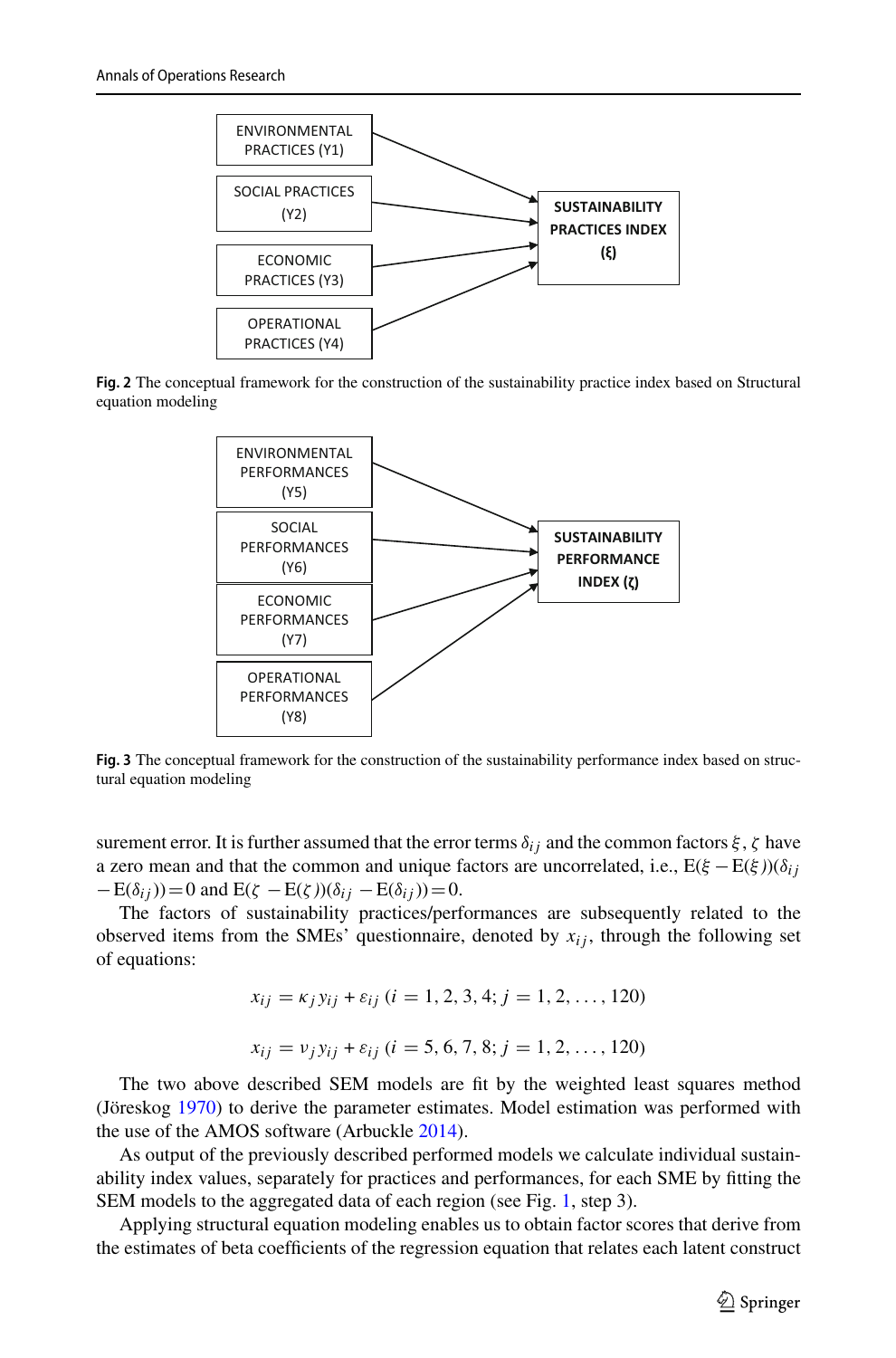<span id="page-9-1"></span>

| <b>Table 2</b> Values of goodness-of-fit<br>measures for assessing SEM |                   | Fit statistics |            |             |              |
|------------------------------------------------------------------------|-------------------|----------------|------------|-------------|--------------|
| model fit                                                              |                   | <b>PGFI</b>    | <b>GFI</b> | <b>AGFI</b> | <b>RMSEA</b> |
|                                                                        | Practice model    |                |            |             |              |
|                                                                        | Midlands          | 0.791          | 0.848      | 0.782       | 0.06         |
|                                                                        | Normandy          | 0.689          | 0.787      | 0.695       | 0.07         |
|                                                                        | Eastern<br>India  | 0.761          | 0.805      | 0.720       | 0.07         |
|                                                                        | Performance model |                |            |             |              |
|                                                                        | Midlands          | 0.604          | 0.758      | 0.654       | 0.09         |
|                                                                        | Normandy          | 0.589          | 0.752      | 0.677       | 0.08         |
|                                                                        | Eastern<br>India  | 0.646          | 0.712      | 0.655       | 0.09         |

(response variable) with the selected individual items of practices/performances (explanatory variables). These factor scores can be considered as a combined measure of sustainability practice and performance of each SME on the basis of an environmental, economic, operational and social perspective. By aggregating these index scores at the regional level, we get an index that can be considered as the average performance measure of sustainability in each local cluster of SMEs. Based on these calculated measures one can compare an SMEs' performance with the average performance of the relative SMEs.

Moving one step further, the individual factor scores obtained by regarding the overall latent construct of sustainability practice/performance as the response variable, may be regarded as measures of the overall sustainability from the practices/performance view of an individual SME.

# <span id="page-9-0"></span>**4 Results of structural equation modeling**

In the current section the results of SEM used to measure sustainability supply chain of SMEs are presented. We have fitted six separate structural equation models utilizing the collected data on sustainability practices and performance in the three industrial regions. The fitted SEM models for the purposes of the study were estimated through the AMOS software (Arbuckle [2014\)](#page-28-18). For deriving parameter estimates we have used the method of weighted least squares, due to the nature of the collected data.

### **4.1 Measurement of sustainability at the regional level**

Overall, the model fit of the SEM models for practices and performances was moderate to good, as revealed by the goodness-of-fit statistics (Hu and Bentler [1999\)](#page-29-16) presented in Table [2\)](#page-9-1). Typically, for a good fit the indices should be above 0.9. The Root Mean Square Error of Approximation (RMSEA) should be small (typically less than 0.05).

However these cut-off thresholds have been often criticized. For example, in Marsh et al. [\(2004\)](#page-29-17) there are strong evidence based on a theoretical rationale suggesting caution in following the stringent cutoff threshold values proposed by Hu and Bentler [\(1999\)](#page-29-16). Along the same lines, Heene et al. [\(2011\)](#page-28-19) state that "In particular, the cutoff values cannot be interpreted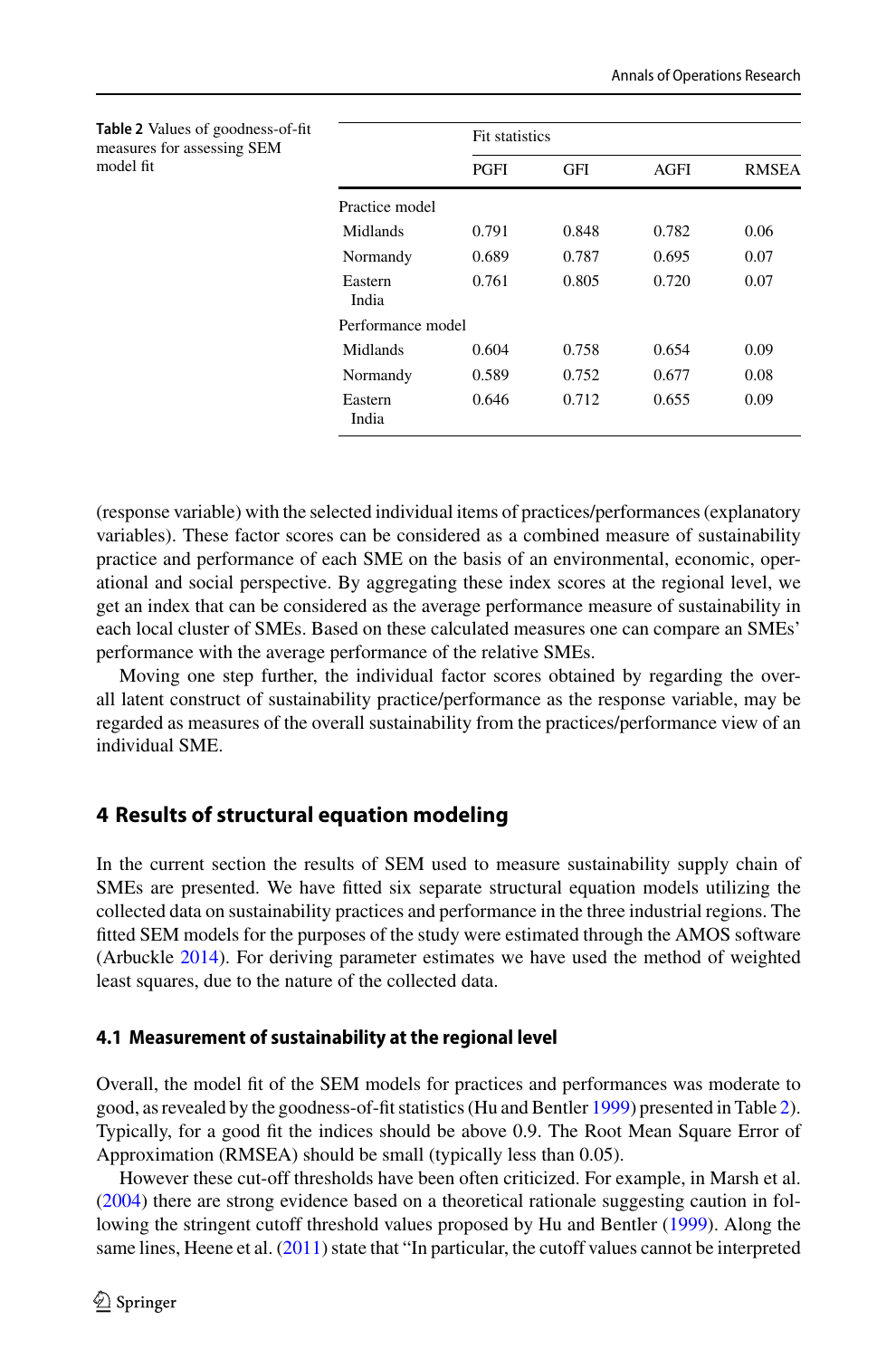<span id="page-10-0"></span>

|             | Practice dimensions |          |               |          | Performance dimensions |               |
|-------------|---------------------|----------|---------------|----------|------------------------|---------------|
|             | Midlands            | Normandy | Eastern India | Midlands | Normandy               | Eastern India |
| <b>ECON</b> | 0.53                | 0.55     | 0.64          | 0.54     | 0.52                   | 0.35          |
| <b>ENV</b>  | 0.5                 | 0.55     | 0.43          | 0.44     | 0.46                   | 0.15          |
| <b>SOC</b>  | 0.53                | 0.54     | 0.56          | 0.59     | 0.54                   | 0.84          |
| <b>OPR</b>  | 0.42                | 0.33     | 0.3           | 0.42     | 0.47                   | $-0.39$       |

**Table 3** standardized regression weights for the practice and performance SEM models

as golden rules or even given as a fixed value independent of the data given". Also, cut-off threshold values for the goodness-of-fit criteria heavily depends on sample size and model complexity (see also Iacobucci [2010,](#page-29-18) for another discussion on the subject).

Validity and reliability of the fitted SEM models has been also examined through suitable measures (Table [17\)](#page-26-0), with the obtained values verifying at a large part the robustness of the statistical analysis results. Note that especially concerning the obtained values of Cronbach's alpha, there are many suggestions for Cronbach's alpha having an acceptable threshold of > 0.6 (see, e.g., Bryman and Cramer [2005;](#page-28-20) Griethuijsen et al. [2014;](#page-28-21) Hair et al. [2006\)](#page-28-22). For our analysis, majority of the alpha values range above the acceptable threshold of 0.6. In addition, we should note that the observed items utilized in order to form each latent factor for our SEM analysis are primarily used under a formative perspective, i.e., they have been (pre)-selected based on preliminary research through thorough literature review and consulting from experts in the field, hence, we are mostly interested in examining the hypothesized associations between the specific observed items and the corresponding latent construct.

In Table [3](#page-10-0) the estimated (standardized) regression weights of the association between the various dimensions with the latent construct of sustainability are given.

Thus, for instance, the sustainability practices and performance in the Midlands SMEs' is dependent on the following equations, respectively:

Sustainability practices

 $= 0.53 \times$  [Economic practices] + 0.5  $\times$  [Environmental practices]  $+ 0.53 \times$  [Social practices]  $+ 0.42 \times$  [Operational practices]

Sustainability performance

 $= 0.54 \times$  [Economic performance] + 0.44  $\times$  [Environmental performance]  $+ 0.59 \times$  [Social performance]  $+ 0.42 \times$  [Operational performance]

The above results can provide some indications on the overall relative impacts of each separate sub-construct of sustainability practice and performance on the sustainability measurement. For instance, if we take a look at the regression weights for sustainability practice equation between Midlands and Eastern India, we observe that the sustainability index of the former is evenly impacted by the economic, environmental and social sub-constructs, whereas SMEs of Eastern India are mostly impacted by the economic and social practice indicators.

Next, upon obtaining the factor scores of each one of the sample SMEs, we are able to calculate aggregate measurements of the sustainability levels of SMEs in each one of the three selected regions of interest. As previously mentioned, this study provides feedback to the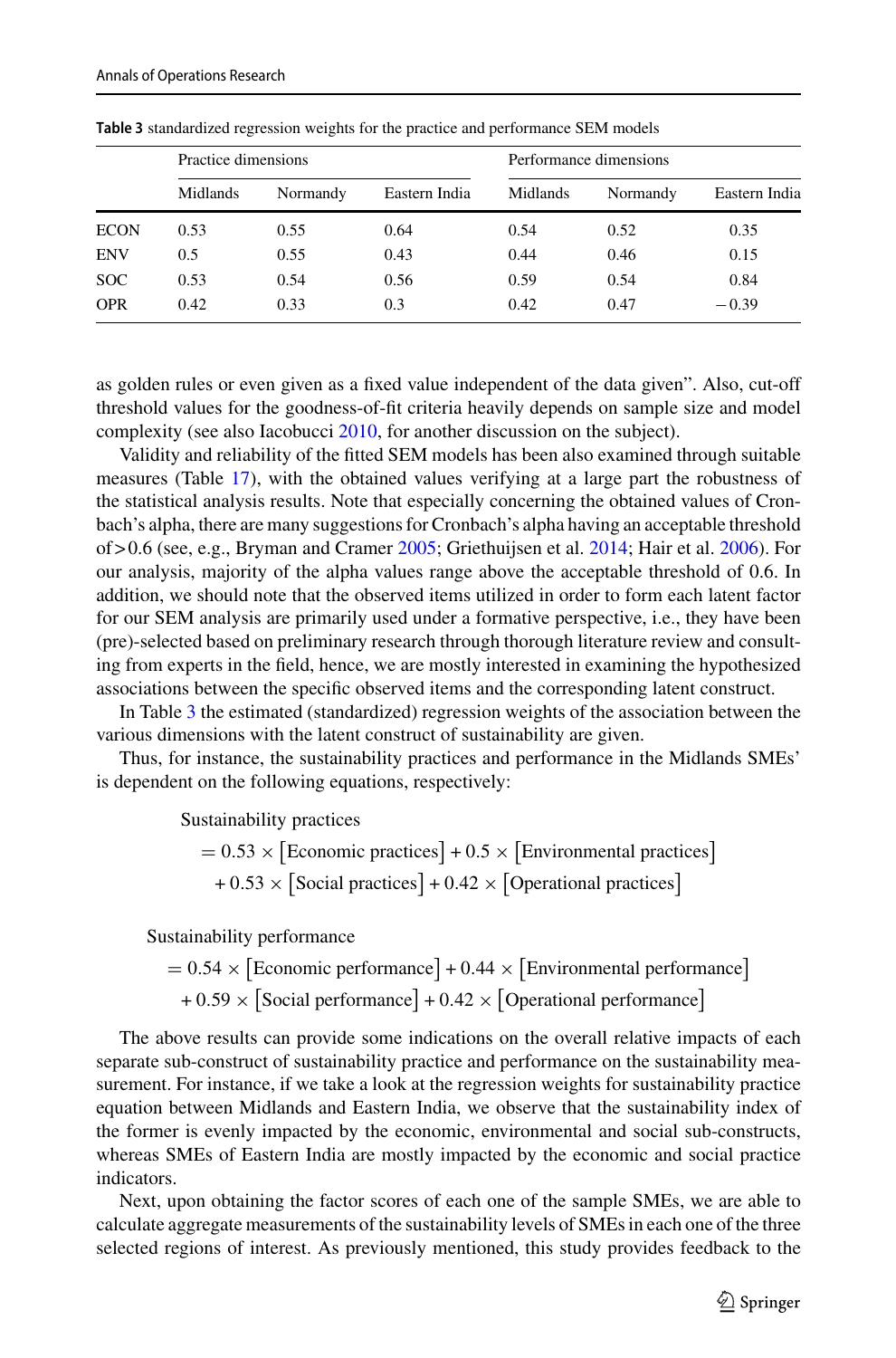<span id="page-11-0"></span>

| Sustainability<br>practices | Average score | <b>SD</b> | Minimum | Maximum |
|-----------------------------|---------------|-----------|---------|---------|
| dimensions                  |               |           |         |         |
| Economic practices          | 4.15          | 2.19      | 1.06    | 8.89    |
| Operational<br>practices    | 2.18          | 0.72      | 0.93    | 3.67    |
| Environmental<br>practices  | 1.51          | 0.51      | 0.85    | 2.54    |
| Social practices            | 1.43          | 0.58      | 0.90    | 2.71    |
| Sustainability<br>practices | 0.84          | 0.27      | 0.46    | 1.37    |

**Table 4** Average sustainability practices measurement score (Midlands)

<span id="page-11-1"></span>**Table 5** Average sustainability performance measurement score (Midlands)

| Sustainability<br>performance<br>dimensions | Average score | <b>SD</b> | Minimum | Maximum |
|---------------------------------------------|---------------|-----------|---------|---------|
| Economic<br>performance                     | 3.13          | 1.76      | 1.03    | 7.86    |
| Operational<br>performance                  | 2.38          | 0.66      | 1.11    | 3.65    |
| Environmental<br>performance                | 1.36          | 0.46      | 0.72    | 2.17    |
| Social performance                          | 1.41          | 0.66      | 0.93    | 3.73    |
| Sustainability<br>performance               | 0.76          | 0.22      | 0.44    | 1.28    |

policymakers to review their current policies and enable them to act locally in certain areas. Specifically, SEM modeling on the relationship between the latent construct of sustainability with practice and performance dimensions allows one to derive a unique sustainability score for each single SME in the dataset used for running the SEM analysis. Individual sustainability factor scores are calculated through the use of standardized regression weights combined with the observed collected data on sustainability practices and performance of each SME in the sample. Based upon these individual scores, we are able to calculate aggregate regional scores by summarizing the former, e.g., through the measurement of regional averages. Similarly, aggregate scores can be calculated for each one of the sub-constructs of practices and performance dimensions, utilizing the estimated standardized regression weights of the observed items of practices and performance. Hence, these obtained aggregate indices can be used as a benchmark for the sustainability performance of each individual SME of the specific region. Tables [4,](#page-11-0) [5,](#page-11-1) [6,](#page-12-0) [7,](#page-12-1) [8](#page-12-2) and [9](#page-13-0) show the average sustainability index scores with respect to sustainability practices and performances for the Midlands, Normandy and Eastern India, respectively.

In Tables [4](#page-11-0) and [5](#page-11-1) the average sustainability indices with respect to practices and performance for the SMEs based in Midlands are provided. For a visual representation of the latter results see Fig. [4](#page-27-1) in the ["Appendix"](#page-22-0).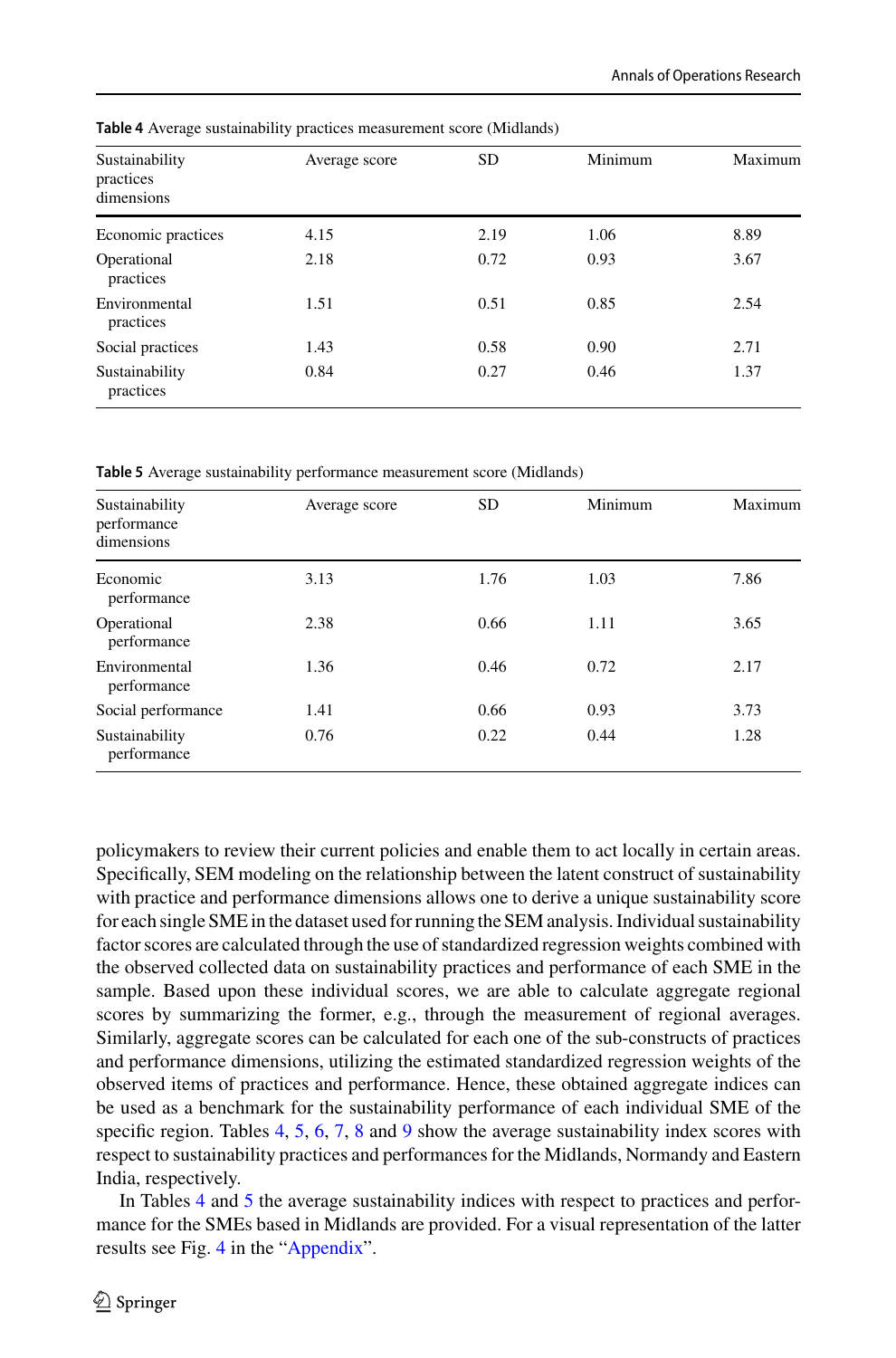<span id="page-12-0"></span>

| Sustainability<br>practices<br>dimensions | Average score | SD.  | Minimum | Maximum |
|-------------------------------------------|---------------|------|---------|---------|
| Economic practices                        | 4.42          | 3.04 | 1.03    | 9.72    |
| Operational<br>practices                  | 1.78          | 0.69 | 0.49    | 3.13    |
| Environmental<br>practices                | 2.33          | 0.72 | 1.23    | 3.95    |
| Social practices                          | 1.92          | 1.06 | 0.92    | 3.69    |
| Sustainability<br>practices               | 0.71          | 0.25 | 0.32    | 1.21    |

**Table 6** Average sustainability practices measurement score (Normandy)

<span id="page-12-1"></span>**Table 7** Average sustainability performance measurement score (Normandy)

| Sustainability<br>performance<br>dimensions | Average score | <b>SD</b> | Minimum | Maximum |
|---------------------------------------------|---------------|-----------|---------|---------|
| Economic<br>performance                     | 2.41          | 1.93      | 0.91    | 6.91    |
| Operational<br>performance                  | 2.25          | 1.32      | $-0.71$ | 4.23    |
| Environmental<br>performance                | 2.35          | 0.64      | 1.13    | 3.61    |
| Social performance                          | 1.88          | 0.87      | 0.86    | 3.44    |
| Sustainability<br>performance               | 0.61          | 0.19      | 0.18    | 1.04    |

**Table 8** Average sustainability practices measurement score (Eastern India)

<span id="page-12-2"></span>

| Sustainability<br>practices<br>dimensions | Average score | <b>SD</b> | Minimum | Maximum |
|-------------------------------------------|---------------|-----------|---------|---------|
| Economic practices                        | 4.54          | 2.17      | 1.16    | 9.51    |
| Operational<br>practices                  | 1.27          | 0.41      | 0.60    | 2.07    |
| Environmental<br>practices                | 1.83          | 0.42      | 0.65    | 2.97    |
| Social practices                          | 2.53          | 0.58      | 1.04    | 3.20    |
| Sustainability<br>practices               | 0.84          | 0.19      | 0.43    | 1.24    |

As one observes, SMEs based in the Midlands have high index scores on the economic sustainable practices and performance (average scores: 4.15 and 3.13, respectively), followed by the raised values on the operational sustainable practices/performance (average scores: 2.18 and 2.38, respectively). On the other hand, based on the managers' perceptions, their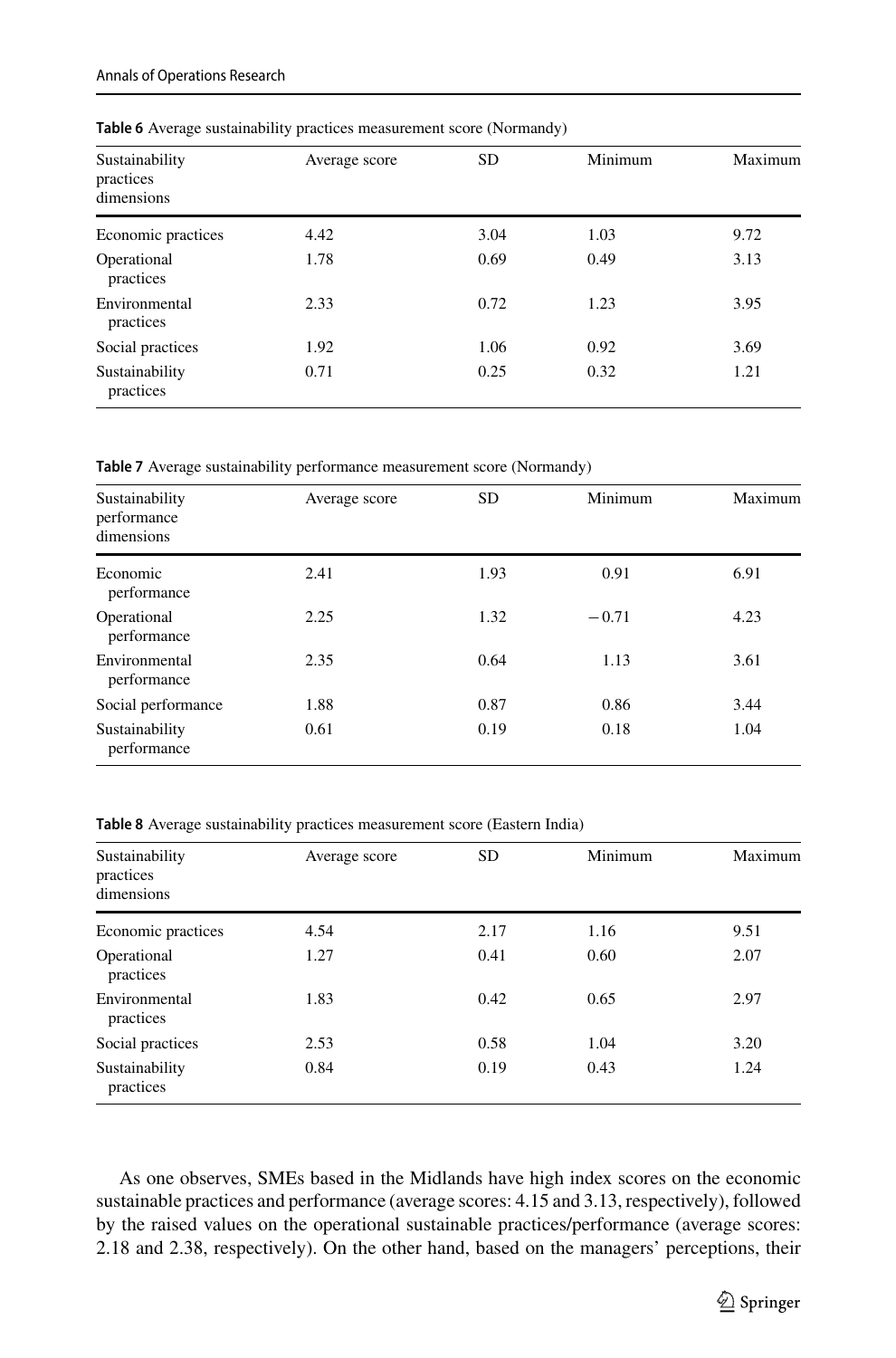<span id="page-13-0"></span>

| Sustainability<br>performance<br>dimensions | Average score | <b>SD</b> | Minimum | Maximum |
|---------------------------------------------|---------------|-----------|---------|---------|
| Economic<br>performance                     | 1.22          | 0.26      | 0.61    | 1.60    |
| Operational<br>performance                  | 2.96          | 0.67      | 1.46    | 3.42    |
| Environmental<br>performance                | 0.52          | 0.71      | $-1.11$ | 1.56    |
| Social performance                          | 2.63          | 0.71      | 0.94    | 3.94    |
| Sustainability<br>performance               | 0.51          | 0.20      | $-0.03$ | 0.92    |

**Table 9** Average sustainability performance measurement score (Eastern India)

social practice and performance ranges at low levels, with an average index score of 1.43 and 1.41 for practices and performances, respectively.

The overall sustainability practice index score for an SME company based in the Midlands, UK is estimated at the average value of 0.84, according to the measurement obtained from our analysis (Table [4\)](#page-11-0). The corresponding average index score for the sustainable performance of SMEs is estimated at 0.76 (Table [5\)](#page-11-1). Again, the lowest aggregate index scores are shown for the environmental and social performance dimensions.

Next we may look at the results obtained for the SMEs located in Normandy, France (Tables [6,](#page-12-0) [7](#page-12-1) and Fig. [5](#page-27-2) in the ["Appendix"](#page-22-0)). It is seen from the inspection of the results that these SMEs perceive higher their sustainable economic practices (avg score index 4.42), followed by the sustainable environmental practices (avg score index 2.33). In contrast to the Midlands-based SMEs, operational practices are ranked lower (avg score index 1.78).

As regards the measurement of French SMEs sustainability performance, it is observed that their sustainability economic performance is considerably lower in comparison to the practices (avg score index 2.41). Operational and environmental performance indices are ranging at the same levels (2.25 and 2.35, respectively).

The general average sustainability indices for practices and performance are 0.71 and 0.61, respectively.

Finally, Tables [8](#page-12-2) and [9](#page-13-0) (see also Fig. [6](#page-27-3) in the ["Appendix"](#page-22-0)) present the corresponding results for the SMEs based in Eastern India. Here the results are clearly distinct from the results of the two developed countries of UK and France. Indeed, although sustainable economic practices are quite high (avg score index 4.54), the corresponding economic performance is very low (avg score index 1.22). Another distinctive characteristic of SMEs located in Eastern India is that they exhibit quite high index scores as regards their perceptions on their sustainable social practice and performance (avg index scores 2.53 and 2.63, respectively).

With respect to the sustainable operational practices and performance, we see a considerable increase of the average index when moving from practice to performance (average scores 1.27 and 2.96, respectively).

Reversely, although the levels of sustainable environmental practices are high (1.83), the corresponding performance drops to low levels (0.52). The overall sustainability performance of Eastern India SMEs is quite high as regards practices (avg index score 0.84), dropping dramatically though when it realizes through the measured performance (avg index score 0.51).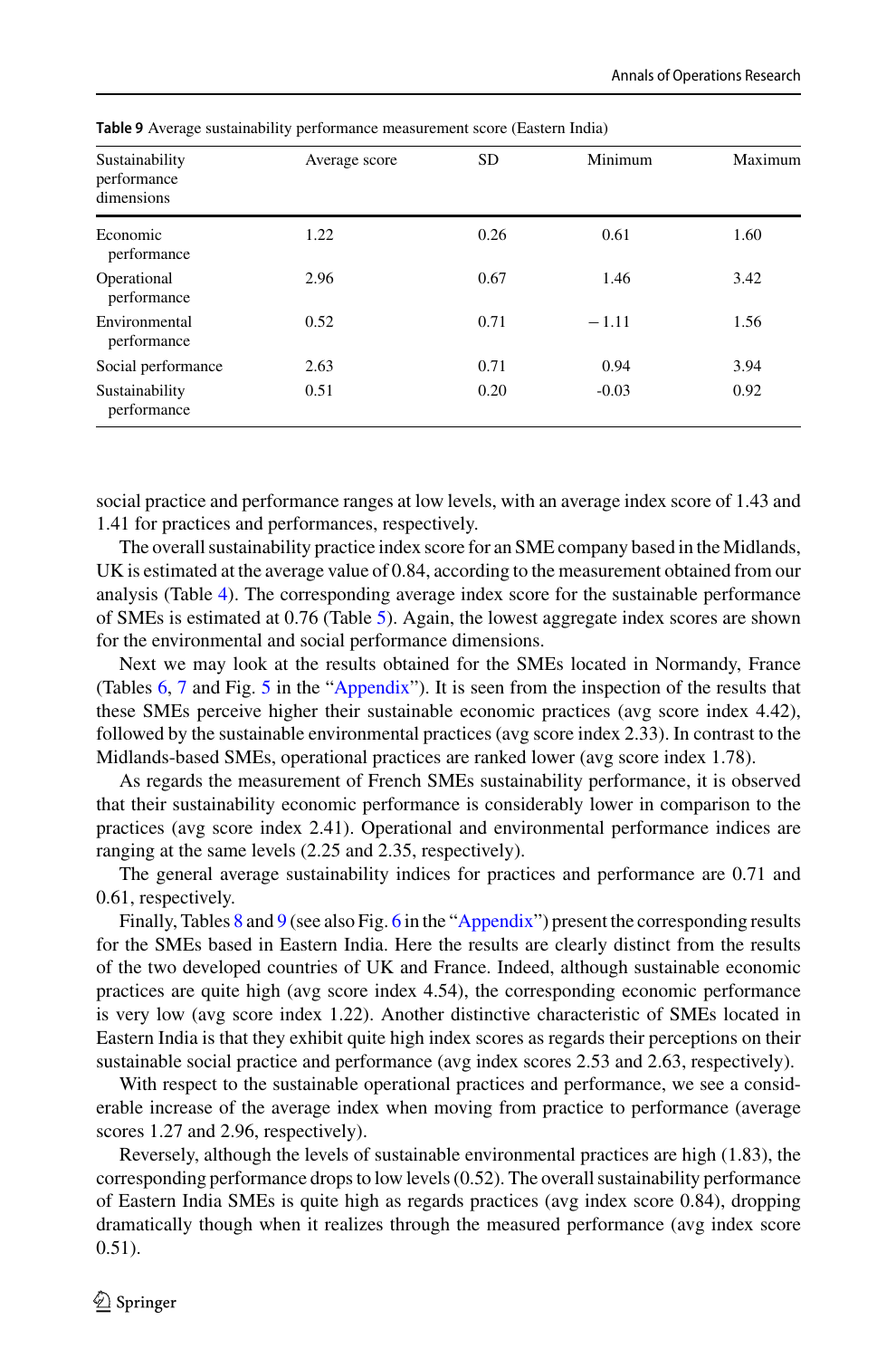The above analysis of the results reveal that the policy makers (e.g., the decision makers in local city councils and/or other concerned governmental representatives) can make use of this information to understand the state of SMEs' sustainability performance in a specific zone. This would facilitate them to make both strategic and planning decisions (e.g., capital and revenue budgeting) for the region. The results clearly reveal which construct of the sustainability is strong or weak and due to what reasons. This enables policymakers to formulate focused improvement programs for specific region, which likely to more effective than traditional way of budget allocating for achieving sustainability.

#### **4.2 Measurement of sustainability at the individual SME level**

The next tables (Tables [10,](#page-15-0) [11\)](#page-16-0) show the factor score weights of the general sustainability measurement construct as well as those for the environmental, economic, social and operational sustainability measures, for the practices and performances, respectively.

Tables [10](#page-15-0) and [11](#page-16-0) present the factor score estimates derived from the fit of the structural equation models fitted to the three regional datasets, respectively.

In particular, Table [10](#page-15-0) contains the factor scores as were estimated from the practice measurement models, whereas the corresponding performance measurement estimates are shown in Table [11.](#page-16-0)

These scores may assist in the generalization of the results obtained from our analysis, in the sense that SMEs owners/managers of the three selected regions can utilize these estimates in order to calculate their own sustainability indices, once they supply the corresponding levels of their SME scores on the various practice and performance items.

#### **4.3 Application of SEM modeling to selected individual SMEs**

The last step of our analysis, involves a case study research to validate the results of sustainable supply-chain measurement based on SEM modeling. Individual SMEs are evaluated by combining their questionnaire item scores with the SEM modeling overall regional estimates to produce their sustainability level scores, which are subsequently compared to the average regional sustainability score. In particular, we have randomly chosen three cases from each region and examine at the individual level, the derived results of our measurement in order to evaluate the current state of the companies in terms of their sustainability levels of both practices and performance and to further suggest potential improvements of their performance.

The results on the nine selected cases studies are presented in two Tables, for the practices and performances, respectively (Tables [12,](#page-18-0) [13\)](#page-19-0). By inspecting the data of Table [12,](#page-18-0) we are able to see the overall sustainability index with respect to practices of the selected SMEs, along with the rankings on the individual sustainability indicators of the latter companies as they were measured by the distributed questionnaires to the managers/owners.

For example, consider an SME based in the wider region of Midlands, UK, (case study B) which seeks to establish a measurement of the company's sustainability level. In order to calculate its sustainability practice measurement score, one has to combine the individual score values on the company's practices (Table [12\)](#page-18-0) with the coefficient estimates for the sustainability practices model of Table [10,](#page-15-0) corresponding to the Midland data. Then the practices sustainability index, say  $SI_B$ , of the company will be: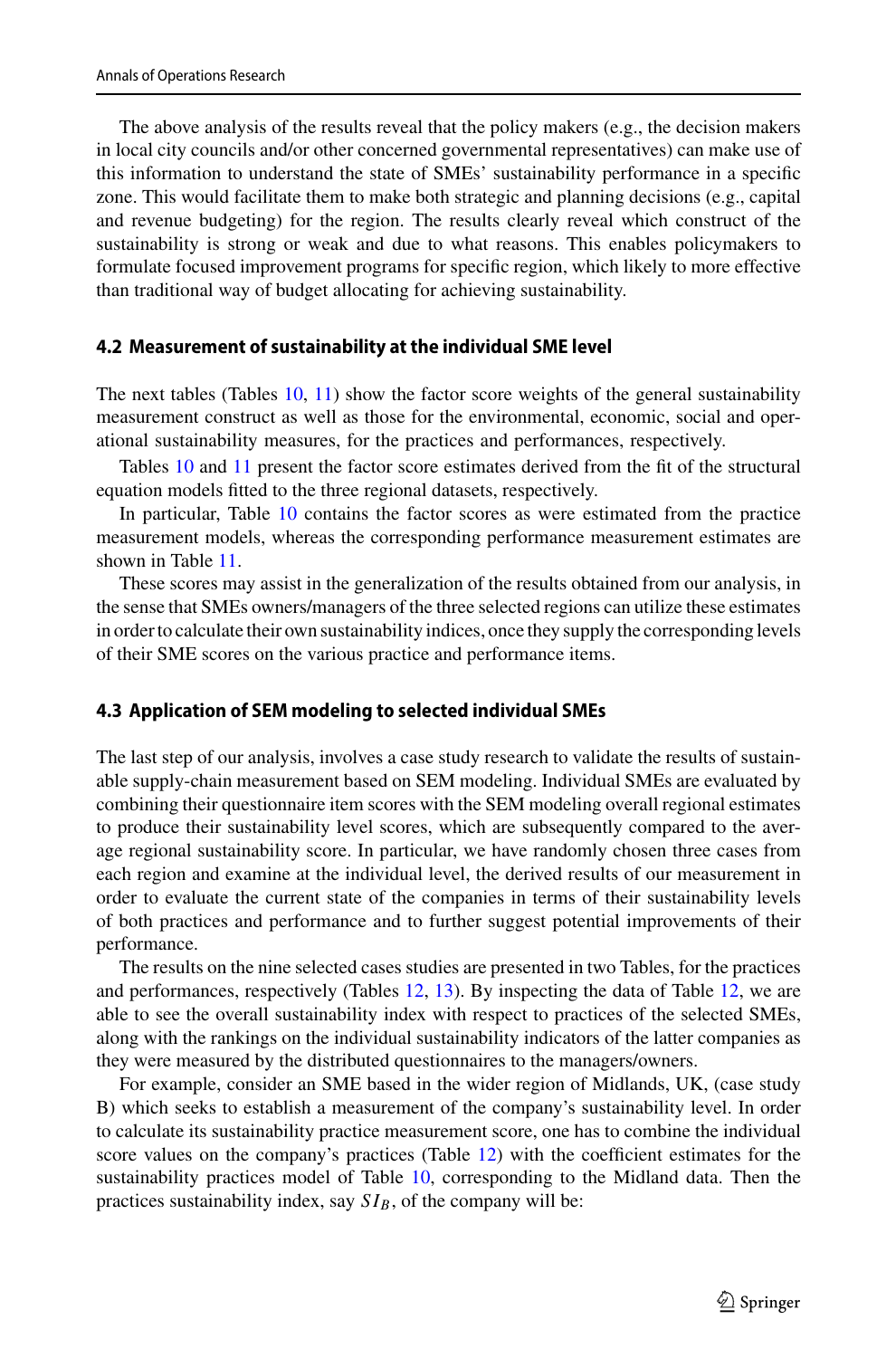<span id="page-15-0"></span>

| i<br>ı      |
|-------------|
| i<br>Î<br>į |
| S           |
|             |
|             |
|             |

|                | Table 10 Factor scores for the SEM |             | practice models |                                                                                  |                                                                                  |                                                                                                                                                                                                                                                                                                                                   |                                                                                                                                                                                                                                                                                                                                       |                                                                                                 |                                                                                  |             |           |
|----------------|------------------------------------|-------------|-----------------|----------------------------------------------------------------------------------|----------------------------------------------------------------------------------|-----------------------------------------------------------------------------------------------------------------------------------------------------------------------------------------------------------------------------------------------------------------------------------------------------------------------------------|---------------------------------------------------------------------------------------------------------------------------------------------------------------------------------------------------------------------------------------------------------------------------------------------------------------------------------------|-------------------------------------------------------------------------------------------------|----------------------------------------------------------------------------------|-------------|-----------|
|                | $SOC_P R_1$                        | <b>FOOS</b> | ENV PR 1        | $ENV$ PR $2$                                                                     | ENV_PR_3                                                                         | OPR_PR_1                                                                                                                                                                                                                                                                                                                          | OPR_PR_2                                                                                                                                                                                                                                                                                                                              | OPR_PR_3                                                                                        | $OPR$ <sub>_<math>PR_4</math></sub>                                              | $ECO_P R_1$ | $ECO_P R$ |
| Midlands       |                                    |             |                 |                                                                                  |                                                                                  |                                                                                                                                                                                                                                                                                                                                   |                                                                                                                                                                                                                                                                                                                                       |                                                                                                 |                                                                                  |             |           |
| SOC_PR         | 0.715                              | 0.187       |                 |                                                                                  |                                                                                  |                                                                                                                                                                                                                                                                                                                                   |                                                                                                                                                                                                                                                                                                                                       |                                                                                                 |                                                                                  |             |           |
| ENV_PR         |                                    |             |                 |                                                                                  | $\begin{array}{c} 0 \\ 0.094 \\ 0 \\ 0 \\ 0 \\ 0.016 \end{array}$                |                                                                                                                                                                                                                                                                                                                                   |                                                                                                                                                                                                                                                                                                                                       |                                                                                                 |                                                                                  |             |           |
| OPR_PR         |                                    |             |                 |                                                                                  |                                                                                  |                                                                                                                                                                                                                                                                                                                                   |                                                                                                                                                                                                                                                                                                                                       |                                                                                                 |                                                                                  |             |           |
| ECO_PR         |                                    |             |                 |                                                                                  |                                                                                  |                                                                                                                                                                                                                                                                                                                                   |                                                                                                                                                                                                                                                                                                                                       |                                                                                                 |                                                                                  |             |           |
| <b>SUST_PR</b> | 0.107                              | 0.028       |                 | $0.392$<br>$0.006$<br>$0.006$<br>$0.010$<br>$0.012$                              |                                                                                  | $\begin{array}{ccc} 0 & 0 & 0 & 0 \\ 0 & 0 & 0 & 0 \\ 0 & 0 & 0 & 0 \\ 0 & 0 & 0 & 0 \\ 0 & 0 & 0 & 0 \\ 0 & 0 & 0 & 0 \\ 0 & 0 & 0 & 0 \\ 0 & 0 & 0 & 0 \\ 0 & 0 & 0 & 0 \\ 0 & 0 & 0 & 0 \\ 0 & 0 & 0 & 0 \\ 0 & 0 & 0 & 0 \\ 0 & 0 & 0 & 0 \\ 0 & 0 & 0 & 0 \\ 0 & 0 & 0 & 0 \\ 0 & 0 & 0 & 0 \\ 0 & 0 & 0 & 0 \\ 0 & 0 & 0 &$ | $\begin{bmatrix} 0 & 0 \\ 0 & 0.333 \\ 0 & 0 \\ 0 & 0.032 \end{bmatrix}$                                                                                                                                                                                                                                                              | $\begin{matrix} 0 \\ 0 \\ 0.326 \\ 0.031 \\ 0.031 \\ 0 \\ 0.816 \\ 0.072 \\ 0.072 \end{matrix}$ | $\begin{bmatrix} 0 & 0 & 0 \\ 0 & 0 & 0 \\ 0 & 0 & 0 \\ 0 & 0 & 0 \end{bmatrix}$ |             |           |
| Normandy       |                                    |             |                 |                                                                                  |                                                                                  |                                                                                                                                                                                                                                                                                                                                   |                                                                                                                                                                                                                                                                                                                                       |                                                                                                 |                                                                                  |             |           |
| SOC_PR         | 0.706                              | 0.216       |                 |                                                                                  |                                                                                  |                                                                                                                                                                                                                                                                                                                                   |                                                                                                                                                                                                                                                                                                                                       |                                                                                                 |                                                                                  |             |           |
| ENV_PR         |                                    |             |                 |                                                                                  |                                                                                  |                                                                                                                                                                                                                                                                                                                                   |                                                                                                                                                                                                                                                                                                                                       |                                                                                                 |                                                                                  |             |           |
| OPR_PR         |                                    |             |                 |                                                                                  |                                                                                  |                                                                                                                                                                                                                                                                                                                                   |                                                                                                                                                                                                                                                                                                                                       |                                                                                                 |                                                                                  |             |           |
| $ECO_P R$      |                                    |             |                 |                                                                                  | $\begin{bmatrix} 0 & 0 & 0 \\ 0.073 & 0 \\ 0 & 0 & 0 \end{bmatrix}$              |                                                                                                                                                                                                                                                                                                                                   |                                                                                                                                                                                                                                                                                                                                       |                                                                                                 |                                                                                  |             |           |
| <b>SUST_PR</b> | 0.055                              | 0.017       |                 |                                                                                  |                                                                                  |                                                                                                                                                                                                                                                                                                                                   | $\begin{bmatrix} 0 & 0 & 0 \\ 0 & 0 & 0 \\ 0 & 0 & 0 \\ 0 & 0 & 0 \\ 0 & 0 & 0 \\ 0 & 0 & 0 \\ 0 & 0 & 0 \\ 0 & 0 & 0 \\ 0 & 0 & 0 \\ 0 & 0 & 0 \\ 0 & 0 & 0 \\ 0 & 0 & 0 \\ 0 & 0 & 0 \\ 0 & 0 & 0 \\ 0 & 0 & 0 \\ 0 & 0 & 0 \\ 0 & 0 & 0 \\ 0 & 0 & 0 \\ 0 & 0 & 0 \\ 0 & 0 & 0 \\ 0 & 0 & 0 \\ 0 & 0 & 0 \\ 0 & 0 & 0 \\ 0 & 0 & $ |                                                                                                 | $\begin{bmatrix} 0 & 0 \\ 0 & -0.075 \\ 0 & 0 \\ -0.007 \end{bmatrix}$           |             |           |
| Eastern India  |                                    |             |                 |                                                                                  |                                                                                  |                                                                                                                                                                                                                                                                                                                                   |                                                                                                                                                                                                                                                                                                                                       |                                                                                                 |                                                                                  |             |           |
| $SOC_PR$       | 0.632                              | 0.135       |                 | $\begin{bmatrix} 0 & 0 & 0 \\ 0 & 0 & 0 \\ 0 & 0 & 0 \\ 0 & 0 & 0 \end{bmatrix}$ |                                                                                  |                                                                                                                                                                                                                                                                                                                                   |                                                                                                                                                                                                                                                                                                                                       |                                                                                                 |                                                                                  |             |           |
| ENV_PR         |                                    |             |                 |                                                                                  |                                                                                  |                                                                                                                                                                                                                                                                                                                                   |                                                                                                                                                                                                                                                                                                                                       |                                                                                                 |                                                                                  |             |           |
| OPR_PR         |                                    |             |                 |                                                                                  |                                                                                  |                                                                                                                                                                                                                                                                                                                                   |                                                                                                                                                                                                                                                                                                                                       |                                                                                                 |                                                                                  |             |           |
| ECO_PR         |                                    |             |                 |                                                                                  | $\begin{bmatrix} 0 & 0 & 0 \\ 0 & 0 & 0 \\ 0 & 0 & 0 \\ 0 & 0 & 0 \end{bmatrix}$ |                                                                                                                                                                                                                                                                                                                                   |                                                                                                                                                                                                                                                                                                                                       | $\begin{array}{c} 0 \\ 0 \\ 0.085 \\ 0.008 \end{array}$                                         | $\begin{bmatrix} 0 & 0 \\ 0 & 0.067 \\ 0.067 & 0 \\ 0 & 0 \end{bmatrix}$         |             |           |
| <b>SUST_PR</b> | 0.076                              | 0.016       |                 |                                                                                  |                                                                                  |                                                                                                                                                                                                                                                                                                                                   |                                                                                                                                                                                                                                                                                                                                       |                                                                                                 |                                                                                  |             |           |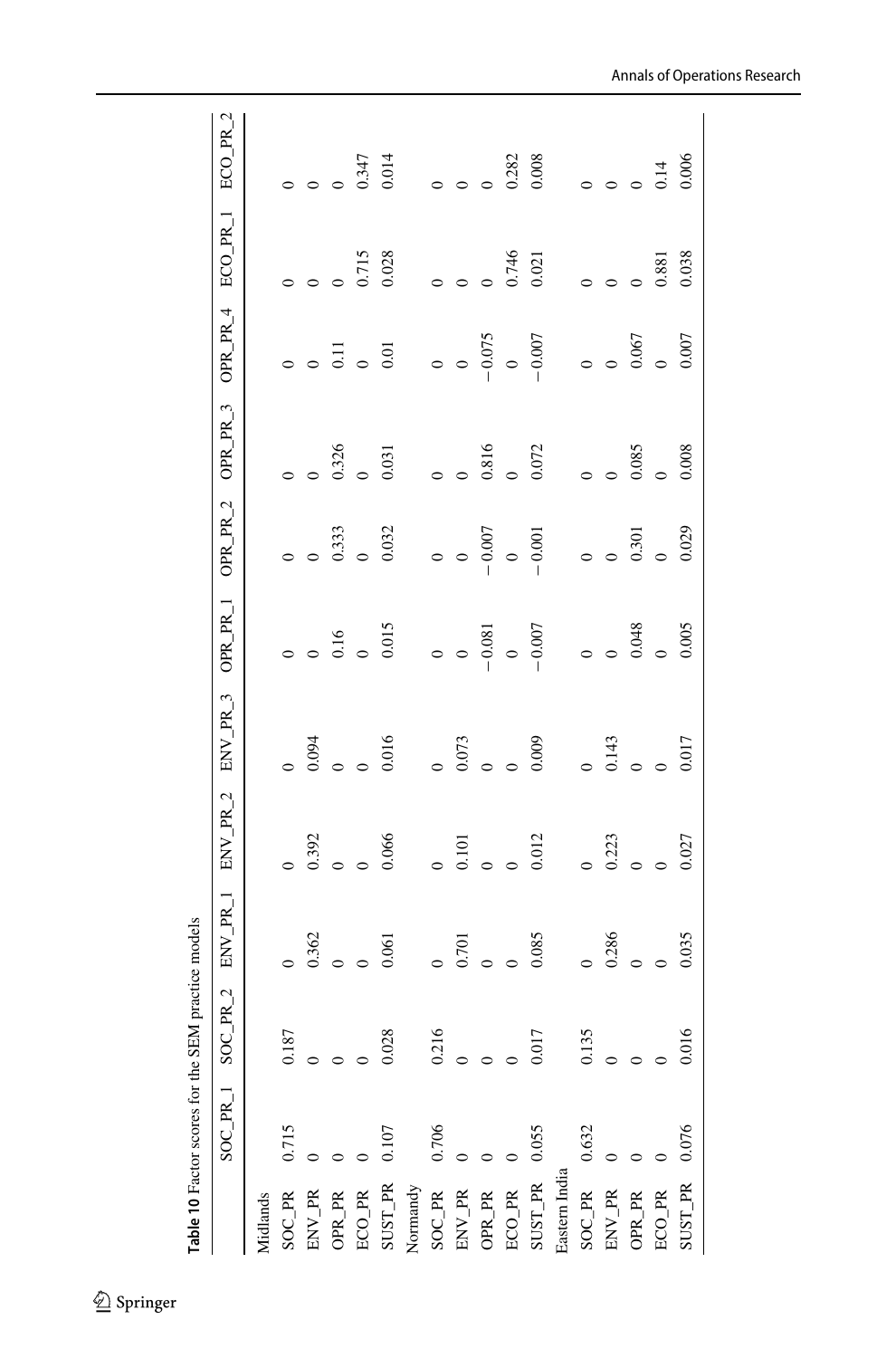<span id="page-16-0"></span>

|                              | Table 11 Factor scores for the SEM | performance models |                                                                 |                                                     |                                                                                      |                                                    |                                                         |
|------------------------------|------------------------------------|--------------------|-----------------------------------------------------------------|-----------------------------------------------------|--------------------------------------------------------------------------------------|----------------------------------------------------|---------------------------------------------------------|
|                              | SOC_PER_1                          | SOC_PER_2          | $ENV\_PER$                                                      | ENV_PER_2                                           | ENV_PER_3                                                                            | ECO_PER_1                                          | ECO_PER                                                 |
| Midlands                     |                                    |                    |                                                                 |                                                     |                                                                                      |                                                    |                                                         |
| ENV_PER                      |                                    |                    |                                                                 |                                                     |                                                                                      |                                                    |                                                         |
| OPR_PER                      |                                    |                    |                                                                 | $\begin{array}{c} 0.35 \\ 0 \end{array}$            | 0.224                                                                                |                                                    |                                                         |
| ECO_PER                      |                                    |                    | $\frac{15}{0}$                                                  |                                                     |                                                                                      | $\frac{0.672}{0.672}$                              | $\begin{array}{c} 0 \\ 0.362 \\ 0 \\ 0.016 \end{array}$ |
| SOC_PER                      | $0.847$<br>0.118                   | 0.085              |                                                                 |                                                     | $\circ$                                                                              |                                                    |                                                         |
| SUST_PER                     |                                    | 0.012              | 0.021                                                           | 0.05                                                | 0.032                                                                                |                                                    |                                                         |
| Normandy                     |                                    |                    |                                                                 |                                                     |                                                                                      |                                                    |                                                         |
| $\mathsf{ENV}\_\mathsf{PER}$ | 0.675                              |                    |                                                                 |                                                     |                                                                                      |                                                    |                                                         |
| OPR_PER                      |                                    | $\frac{86}{0}$     |                                                                 |                                                     |                                                                                      | $\circ$ $\circ$                                    | $\circ$ $\circ$                                         |
| ECO_PER                      |                                    |                    |                                                                 |                                                     |                                                                                      |                                                    |                                                         |
| SOC_PER                      |                                    |                    | $\begin{array}{c} 0 \\ 0.305 \\ 0 \\ 0 \\ 0.03 \end{array}$     | $\begin{array}{c} 0 \\ 0.263 \\ 0 \\ 0 \end{array}$ | $\begin{bmatrix} 0 & 0 & 0 \\ 0 & 0 & 0 \\ 0 & 0 & 0 \\ 0 & 0 & 0.025 \end{bmatrix}$ | $0.637$<br>0.637                                   | $0.27$<br>$0.27$                                        |
| <b>SUST_PER</b>              | 0.061                              | 0.017              |                                                                 | 0.026                                               |                                                                                      |                                                    |                                                         |
| Eastern India                |                                    |                    |                                                                 |                                                     |                                                                                      |                                                    |                                                         |
| ENV_PER                      | 0.637                              |                    |                                                                 |                                                     |                                                                                      |                                                    |                                                         |
| OPR_PER                      |                                    | $\frac{151}{000}$  | $\begin{bmatrix} 0 \\ -0.206 \\ 0 \\ 0 \\ -0.016 \end{bmatrix}$ |                                                     | $-0.317$<br>$-0.317$<br>$0$<br>$-0.025$                                              |                                                    |                                                         |
| ECO_PER                      |                                    |                    |                                                                 |                                                     |                                                                                      |                                                    |                                                         |
| SOC_PER                      |                                    |                    |                                                                 |                                                     |                                                                                      | $\begin{array}{c} 0 \\ 0.708 \\ 0.039 \end{array}$ | $0.266$<br>$0.266$                                      |
| <b>SUST_PER</b>              | 0.14                               | 0.033              |                                                                 |                                                     |                                                                                      |                                                    |                                                         |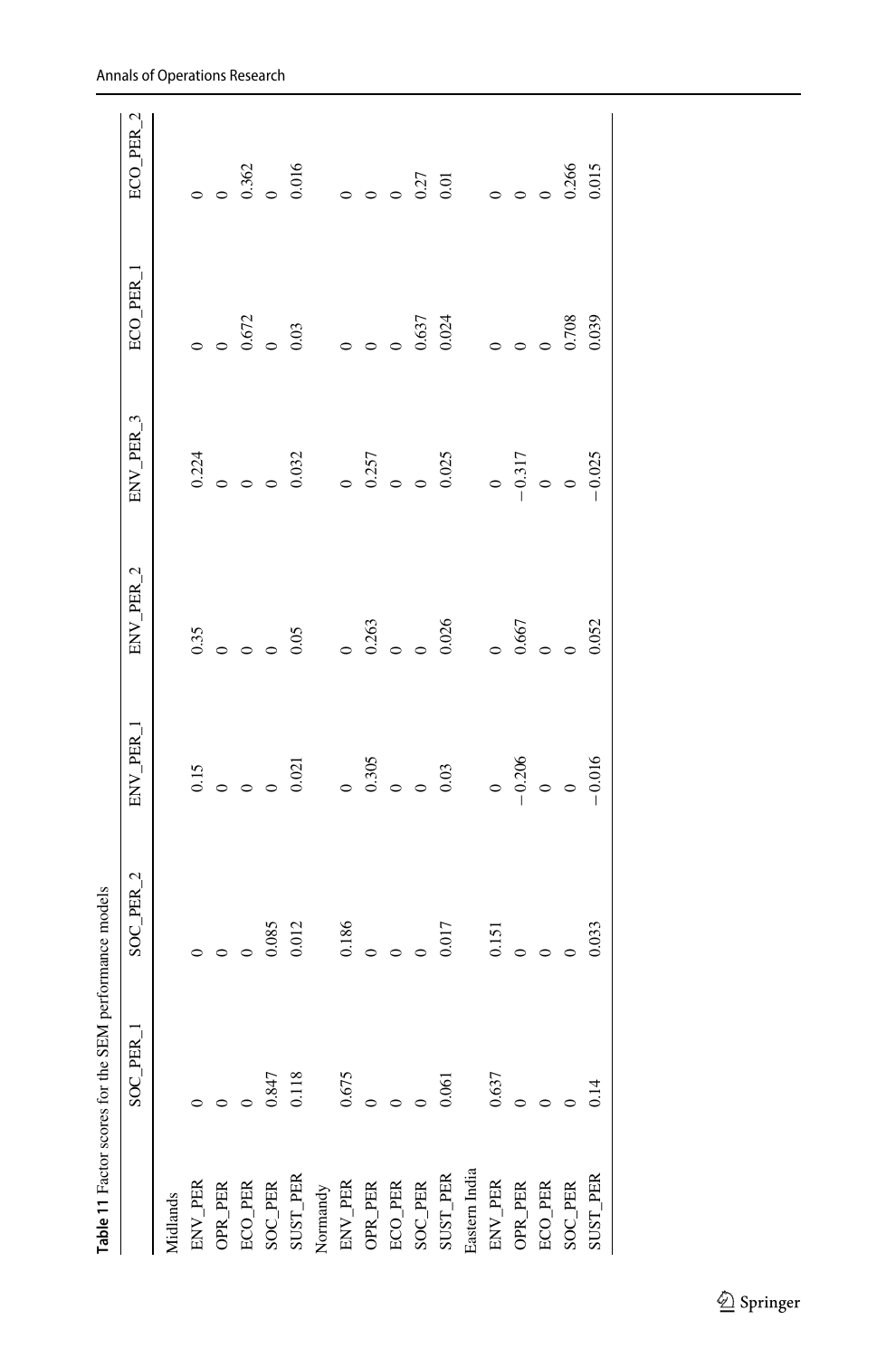| Table 11 continued                              |                                                              |                                                                                                                   |                                                                                    |                                                                |                                                                    |                                                                 |                                                                                  |                                                              |
|-------------------------------------------------|--------------------------------------------------------------|-------------------------------------------------------------------------------------------------------------------|------------------------------------------------------------------------------------|----------------------------------------------------------------|--------------------------------------------------------------------|-----------------------------------------------------------------|----------------------------------------------------------------------------------|--------------------------------------------------------------|
|                                                 | OPR_PER_1                                                    | OPR_PER_2                                                                                                         | OPR_PER_3                                                                          | OPR_PER_4                                                      | OPR_PER_5                                                          | OPR_PER_6                                                       | OPR_PER_7                                                                        | <b>DPR_PER</b>                                               |
| <b>Midlands</b>                                 |                                                              |                                                                                                                   |                                                                                    |                                                                |                                                                    |                                                                 |                                                                                  |                                                              |
| ENV_PER                                         |                                                              |                                                                                                                   |                                                                                    |                                                                |                                                                    |                                                                 |                                                                                  |                                                              |
| $\mathsf{OPR}\_\mathsf{PER}$                    | 0.102                                                        |                                                                                                                   |                                                                                    |                                                                |                                                                    |                                                                 |                                                                                  |                                                              |
| ECO_PER                                         |                                                              |                                                                                                                   |                                                                                    |                                                                |                                                                    |                                                                 |                                                                                  |                                                              |
| $SOC_PER$                                       |                                                              |                                                                                                                   |                                                                                    |                                                                |                                                                    |                                                                 |                                                                                  |                                                              |
| <b>SUST_PER</b>                                 | 0.01                                                         | $\begin{array}{ccc}\n0 & 0.165 \\ 0 & 0.016 \\ 0 & 0.016 \\ 0 & 0 & 0.151 \\ 0 & 0.008 \\ 0 & 0.008\n\end{array}$ | $0.059$<br>$0.059$<br>$0.006$                                                      | $\begin{array}{c} 0 \\ 0.135 \\ 0 \\ 0 \\ 0.013 \end{array}$   | $0.304$<br>$0.003$                                                 | $\begin{array}{c} 0 \\ 0.061 \\ 0 \\ 0 \\ 0.006 \end{array}$    | $\begin{array}{c} 0 \\ 0.163 \\ 0 \\ 0 \\ 0.016 \end{array}$                     | $\begin{array}{c} 0 \\ 0.123 \\ 0 \\ 0 \\ 0.012 \end{array}$ |
| Normandy                                        |                                                              |                                                                                                                   |                                                                                    |                                                                |                                                                    |                                                                 |                                                                                  |                                                              |
| $\mathbf{E}\mathbf{N}\mathbf{V}\_ \mathbf{PER}$ |                                                              |                                                                                                                   |                                                                                    |                                                                |                                                                    |                                                                 |                                                                                  |                                                              |
| OPR_PER                                         | $\begin{array}{c} 0 \\ 0 \\ 0.203 \\ 0 \\ 0.011 \end{array}$ |                                                                                                                   | $0.068$<br>$0.068$<br>$0.004$                                                      |                                                                | $0.104$<br>$0.104$<br>$0.006$                                      |                                                                 |                                                                                  |                                                              |
| $ECO_PER$                                       |                                                              |                                                                                                                   |                                                                                    |                                                                |                                                                    |                                                                 |                                                                                  |                                                              |
| SOC_PER<br>SUST_PER                             |                                                              |                                                                                                                   |                                                                                    |                                                                |                                                                    |                                                                 |                                                                                  |                                                              |
|                                                 |                                                              |                                                                                                                   |                                                                                    | $\begin{array}{c} 0 \\ 0 \\ -0.433 \\ 0 \\ -0.024 \end{array}$ |                                                                    | $0$<br>0.433<br>0.024                                           | $0.064$<br>$0.064$<br>$0.003$                                                    |                                                              |
| Eastern India                                   |                                                              |                                                                                                                   |                                                                                    |                                                                |                                                                    |                                                                 |                                                                                  |                                                              |
| ENV_PER                                         |                                                              |                                                                                                                   |                                                                                    |                                                                |                                                                    | $\overline{0}$                                                  |                                                                                  |                                                              |
| OPR_PER                                         |                                                              |                                                                                                                   | $\begin{array}{c}\n\circ & \circ \\ \circ & \circ \\ \circ & \circ \\ \end{array}$ |                                                                | $\begin{bmatrix} 0 \\ 0 \\ 0.006 \\ 0.006 \\ -0.001 \end{bmatrix}$ | $\begin{bmatrix} 0 & 0 \\ 0.291 & 0 \\ 0 & 0.037 \end{bmatrix}$ | $\begin{bmatrix} 0 & 0 & 0 \\ 0 & 0 & 0 \\ 0 & 0 & 0 \\ 0 & 0 & 0 \end{bmatrix}$ |                                                              |
| ECO_PER                                         | 0.077                                                        |                                                                                                                   |                                                                                    |                                                                |                                                                    |                                                                 |                                                                                  |                                                              |
| SOC_PER                                         |                                                              |                                                                                                                   |                                                                                    |                                                                |                                                                    |                                                                 |                                                                                  |                                                              |
| <b>SUST_PER</b>                                 | $-0.01$                                                      |                                                                                                                   |                                                                                    |                                                                |                                                                    |                                                                 |                                                                                  |                                                              |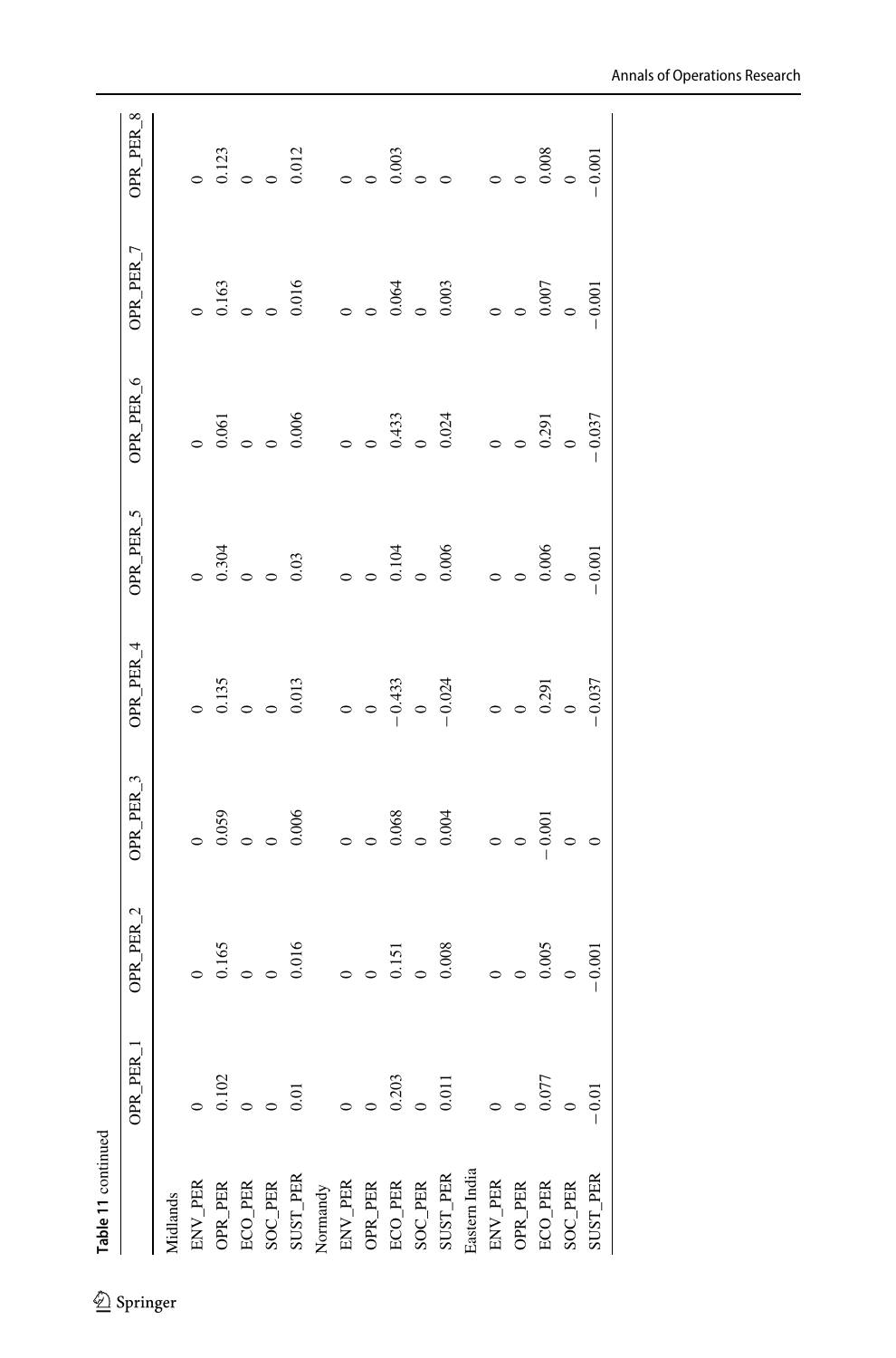|                                         |                | Midlands, UK   |                |                | Normandy, France |                |                          | Eastern India  |                |
|-----------------------------------------|----------------|----------------|----------------|----------------|------------------|----------------|--------------------------|----------------|----------------|
|                                         | A              | B              | $\mathsf{C}$   | D              | E                | F              | G                        | H              | I              |
| ECON_PR_1                               | $\overline{4}$ | 6              | 10             | 4              | 1                | 1              | $\overline{4}$           | 9              | 3              |
| ECON_PR_2                               | 1              | 3              | $\overline{4}$ | $\overline{c}$ | 1                | 1              | $\overline{\mathcal{L}}$ | 3              | $\overline{c}$ |
| <b>ECON PRACTICE</b><br><b>INDEX</b>    | 3.21           | 5.33           | 8.54           | 3.55           | 1.03             | 1.03           | 4.08                     | 8.35           | 2.92           |
| OPR_PR_1                                | 1              | 3              | $\overline{4}$ | $\overline{4}$ | $\overline{c}$   | 1              | 1                        | 1              | 1              |
| OPR_PR_2                                | $\overline{2}$ | 3              | $\overline{4}$ | $\overline{2}$ | $\overline{2}$   | $\overline{c}$ | 1                        | $\overline{c}$ | 1              |
| OPR_PR_3                                | $\overline{c}$ | 3              | 3              | 3              | 1                | 1              | $\overline{4}$           | $\overline{4}$ | 3              |
| OPR_PR_4                                | 1              | 1              | 3              | $\mathbf{1}$   | 1                | 1              | 5                        | $\overline{4}$ | 3              |
| <b>OPR PRACTICE</b><br><b>INDEX</b>     | 1.59           | 2.57           | 3.28           | 2.36           | 0.89             | 0.97           | 1.01                     | 1.22           | 0.79           |
| ENV_PR_1                                | 2              | $\overline{c}$ | 3              | $\overline{4}$ | $\overline{2}$   | $\overline{2}$ | 3                        | $\overline{4}$ | $\overline{2}$ |
| ENV_PR_2                                | $\overline{2}$ | $\mathbf{1}$   | 3              | 5              | 1                | 1              | $\overline{c}$           | $\overline{c}$ | $\overline{c}$ |
| ENV_PR_3                                | $\overline{2}$ | 1              | 3              | 3              | 3                | 3              | $\overline{\mathbf{4}}$  | 3              | 3              |
| <b>ENV PRACTICE</b><br><b>INDEX</b>     | 1.7            | 1.21           | 2.54           | 3.53           | 1.37             | 1.37           | 1.88                     | 1.88           | 1.3            |
| SOC_PR_1                                | 3              | $\mathbf{1}$   | $\overline{2}$ | $\overline{2}$ | 1                | 1              | $\overline{4}$           | $\overline{4}$ | $\overline{4}$ |
| SOC_PR_2                                | 3              | $\overline{c}$ | 3              | $\overline{4}$ | 1                | 1              | 3                        | 3              | 3              |
| <b>SOC PRACTICE</b><br><b>INDEX</b>     | 2.71           | 1.09           | 1.99           | 2.28           | 0.92             | 0.92           | 2.93                     | 2.93           | 2.93           |
| <b>SUSTAINABILITY</b><br>PRACTICE INDEX | 0.97           | 0.82           | 1.37           | 0.91           | 0.35             | 0.35           | 0.85                     | 1.06           | 0.71           |

<span id="page-18-0"></span>**Table 12** Sustainability indicators and corresponding estimates of sustainability practice indices for selected case studies

#### $SI_B = 0.107 \times 1 + 0.028 \times 2 + 0.061 \times 2 + 0.066 \times 1 + 0.016 \times 1 + 0.015 \times 3 + 0.032 \times 3 + 0.031 \times 3$  $+0.01 \times 1 + 0.028 \times 6 + 0.014 \times 3 \approx 0.82$

This value can then be compared with the aggregated average sustainability values in the Midlands. In this way, individual SMEs can compare with the corresponding regions' average indicators (see aggregated regional results of Tables [4,](#page-11-0) [5,](#page-11-1) [6,](#page-12-0) [7,](#page-12-1) [8,](#page-12-2) [9\)](#page-13-0), identify strengths and weaknesses and moreover measure the marginal contribution of each individual sustainability indicator to the overall sustainability practices index, or to the specific environmental, economic, operational and social sustainability indices. For instance, let us consider the Midland-based SME B, with a sustainability practices index score of 0.82 which is slightly below the average of this region (Midlands sustainability average score: 0.84). As we observe from Table [12,](#page-18-0) although the company performs well on the economic aspects of sustainability practices, with an estimated economic sustainability index of 5.33 and respective indicators are 6 and 3 (regional average score 4.15), the company lacks substantially in its performance on environmental and social aspects of sustainability practices (index scores are 1.21 and 1.09, respectively, with corresponding regional averages being 1.51 and 1.43). Hence, by concentrating more on the two latter aspects it is anticipated that the specific company will achieve an enhancement of its sustainability levels.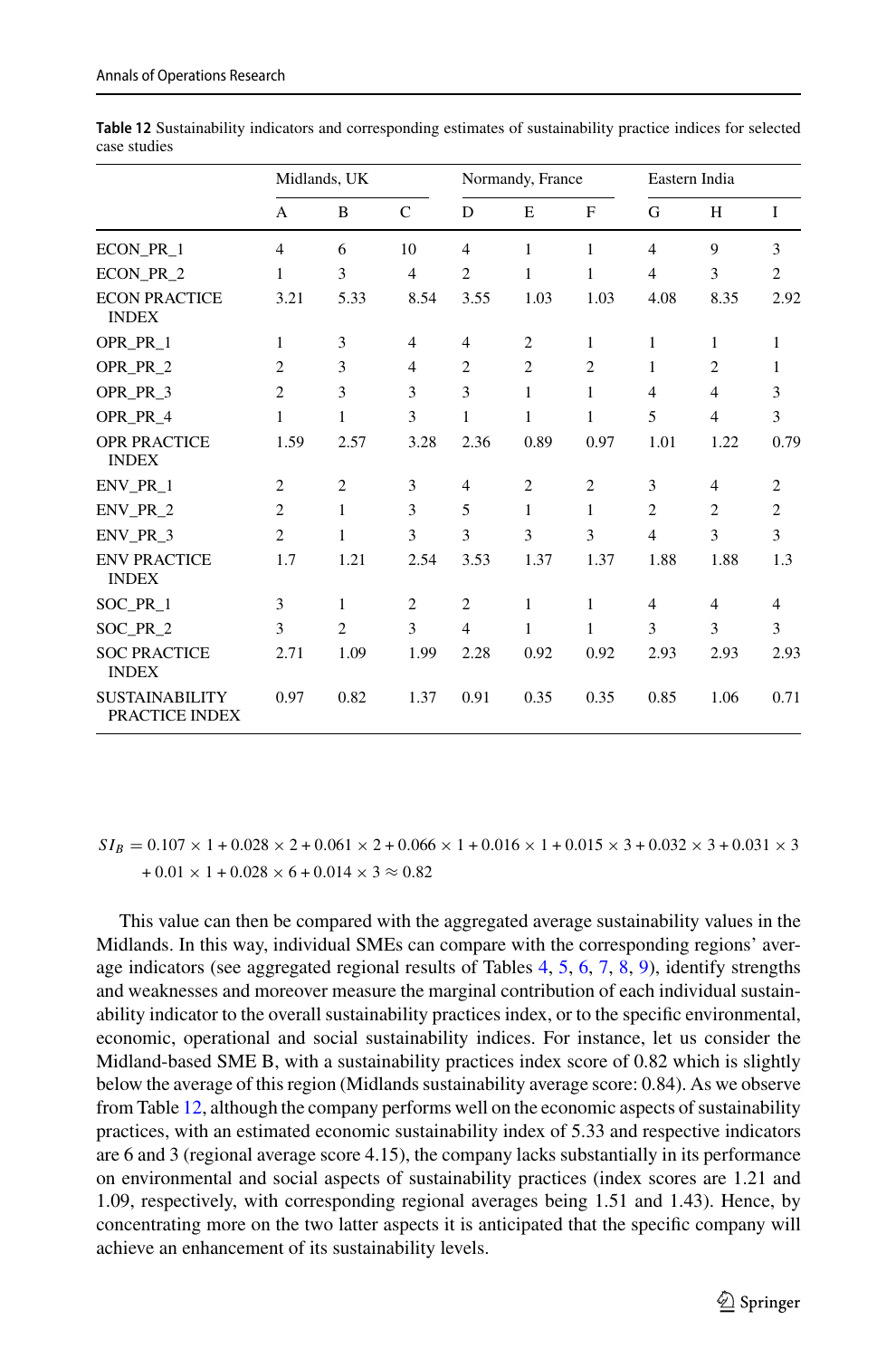|                                                      |                | Midlands, UK   |                |                | Normandy, France |                |                | Eastern India  |                |
|------------------------------------------------------|----------------|----------------|----------------|----------------|------------------|----------------|----------------|----------------|----------------|
|                                                      | $\mathbf{A}$   | B              | $\mathbf C$    | D              | E                | $\mathbf{F}$   | $\mathbf G$    | H              | $\bf I$        |
| ECON_PER_1                                           | $\overline{2}$ | $\overline{c}$ | 8              | 9              | $\mathbf{1}$     | $\mathbf{1}$   | 5              | 5              | $\overline{4}$ |
| <b>ECON PER 2</b>                                    | 1              | 3              | 3              | $\overline{4}$ | 1                | $\mathbf{1}$   | $\overline{4}$ | $\overline{4}$ | 3              |
| <b>ECON</b><br>PERFORMANCE<br><b>INDEX</b>           | 1.71           | 2.43           | 6.46           | 6.81           | 0.91             | 0.91           | 1.26           | 1.26           | 0.95           |
| OPR_PER_1                                            | 1              | 2              | 3              | 6              | 6                | 5              | 3              | $\overline{4}$ | 3              |
| OPR_PER_2                                            | 1              | 3              | 3              | 3              | 3                | 3              | $\overline{4}$ | 5              | $\overline{4}$ |
| OPR PER 3                                            | 1              | $\overline{c}$ | $\overline{2}$ | $\overline{4}$ | 5                | $\overline{2}$ | $\overline{2}$ | 6              | 3              |
| OPR_PER_4                                            | $\overline{2}$ | $\mathbf{1}$   | $\overline{4}$ | 3              | $\mathbf{1}$     | $\mathbf{1}$   | $\overline{c}$ | $\overline{2}$ | $\overline{c}$ |
| OPR_PER_5                                            | $\overline{c}$ | $\overline{c}$ | 4              | $\overline{4}$ | 3                | 3              | $\overline{4}$ | $\overline{4}$ | 5              |
| OPR PER 6                                            | $\overline{2}$ | $\overline{2}$ | $\overline{4}$ | $\overline{c}$ | $\overline{4}$   | $\overline{4}$ | $\overline{c}$ | $\overline{2}$ | $\overline{c}$ |
| OPR_PER_7                                            | $\overline{c}$ | $\overline{c}$ | 3              | $\overline{c}$ | $\mathfrak{2}$   | 3              | $\overline{4}$ | $\overline{4}$ | $\overline{4}$ |
| OPR PER 8                                            | 1              | 1              | $\mathfrak{2}$ | 1              | 1                | $\mathbf{1}$   | 4              | $\overline{4}$ | 3              |
| <b>OPR</b><br><b>PERFORMANCE</b><br><b>INDEX</b>     | 1.78           | 2.13           | 3.65           | 2.05           | 3.71             | 3.36           | 1.5            | 1.58           | 1.49           |
| ENV_PER_1                                            | 1              | $\overline{2}$ | $\mathfrak{2}$ | 5              | $\overline{2}$   | $\mathbf{2}$   | 5              | $\overline{4}$ | $\overline{4}$ |
| ENV_PER_2                                            | 3              | $\overline{c}$ | $\overline{c}$ | 3              | $\mathbf{1}$     | $\mathbf{1}$   | $\overline{4}$ | $\overline{4}$ | 5              |
| ENV_PER_3                                            | $\overline{2}$ | $\overline{2}$ | $\overline{c}$ | 3              | 3                | 3              | $\overline{4}$ | $\overline{4}$ | 3              |
| <b>ENV</b><br>PERFORMANCE<br><b>INDEX</b>            | 1.65           | 1.45           | 1.45           | 3.09           | 1.64             | 1.64           | 0.37           | 0.58           | 1.56           |
| SOC_PER_1                                            | 3              | $\mathbf{1}$   | 1              | 3              | $\mathbf{1}$     | $\mathbf{1}$   | $\overline{4}$ | $\overline{4}$ | 4              |
| SOC_PER_2                                            | 3              | 3              | $\overline{c}$ | 3              | 3                | 3              | 3              | 3              | 3              |
| SOC<br><b>PERFORMANCE</b><br><b>INDEX</b>            | 2.8            | 1.1            | 1.02           | 2.58           | 1.23             | 1.23           | 3              | 3              | 3              |
| <b>SUSTAINABILITY</b><br>PERFORMANCE<br><b>INDEX</b> | 0.88           | 0.68           | 0.99           | 0.9            | 0.51             | 0.49           | 0.75           | 0.75           | 0.79           |

<span id="page-19-0"></span>**Table 13** Sustainability indicators and corresponding estimates of sustainability performance indices for selected case studies

In another example, SME H located in Eastern India has a sustainability practices index of 1.06, higher than the regional average (0.84). When we examine each separate indicator of sustainability we observe that the company scores very high as regards its economic aspects of sustainable practices (8.35 compared to a regional average of 4.54). In addition, despite that the overall sustainable operations practices index is relatively high, the specific company may improve on the latter index by concentrating more on the individual operational indicator of CRM practices (OPR\_PR\_1). Also this SME—although achieving a very high ranking on economic practices of sustainability—on the other hand performs poor on the operational practices. As concerns the social practices, the measurement index is relatively high when compared with the specific region's average score as seen in Table [8](#page-12-2) (2.53).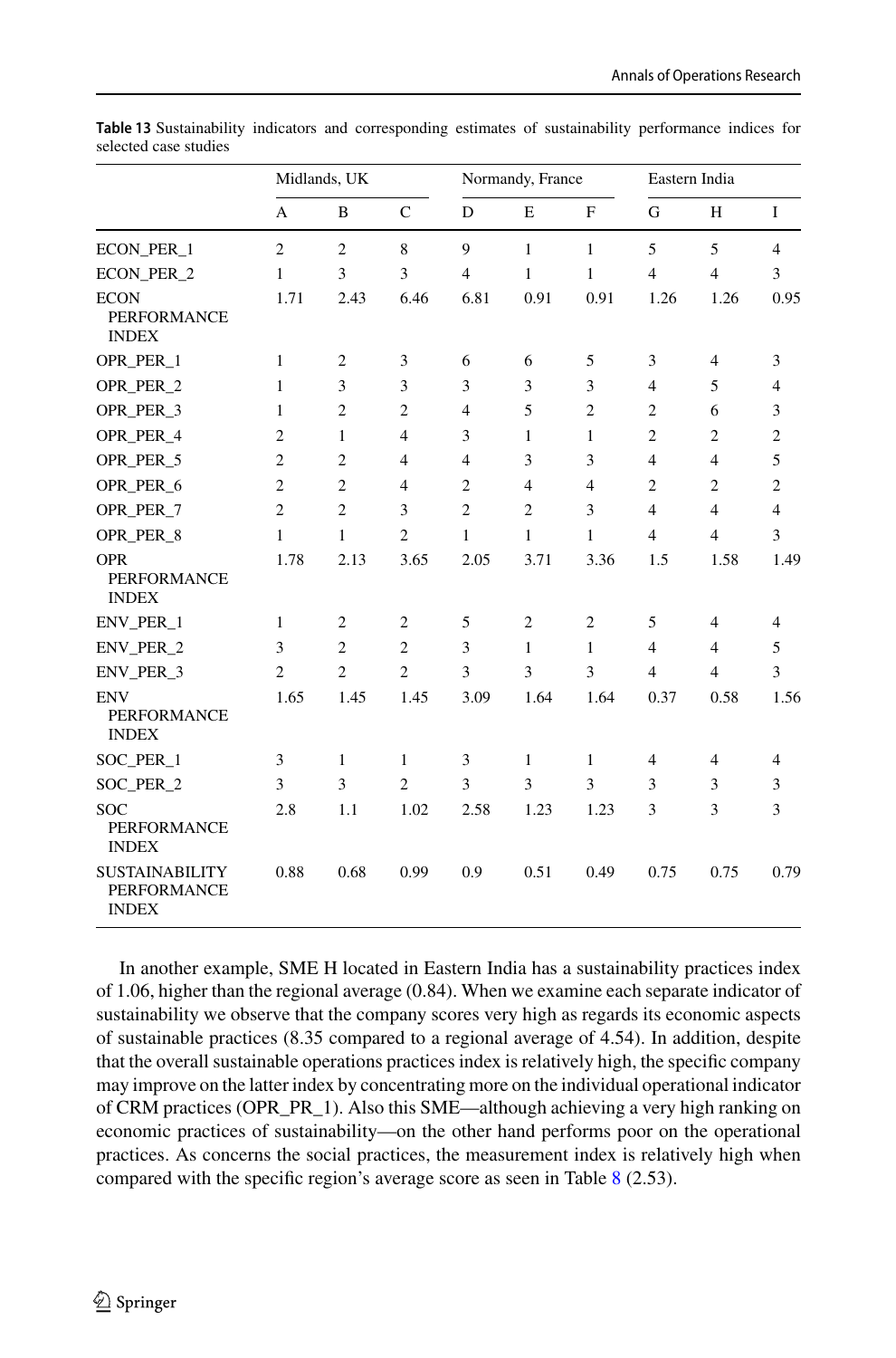Thus, we see that although the company outperforms in a single sustainability practice dimension, its overall index is suitably weighted to account for the company's performance on the other dimensions.

Finally, by inspecting the corresponding results on the same case studies with respect to their sustainable performance index scores, we are able to obtain indications as to what degree the SMEs' practice implementation has achieved its purposes. As we observe from the results of Table [13,](#page-19-0) both SMEs underperformed on the economic performance scores with respect to their economic practice scores, with all remaining performance indices ranging at similar levels, except for the environmental performance score of company H, that is significantly lower compared to the environmental practice score. The latter indicates that the specific company although effectively implementing environmental practices, this results in underperformance or poor environmental performance.

The above analysis shows that any SME within a specific region is able to derive their sustainability practice and performance that allow them determining means for improving overall sustainability performance. Sustainability practices with respect to economic, operational, environmental and social measures would lead sustainability performance. Therefore, in accordance with the results, SMEs would identify areas for improvement and undertake improvement projects. These projects are likely to enhance overall sustainability performance of the SME concerned along with improving specific sustainability performance that the SME currently lags.

#### <span id="page-20-0"></span>**5 Discussion and concluding remarks**

The main aim of this research is to develop a supply chain sustainability measurement model for SMEs that can not only dynamically measure the sustainability performance of group of SMEs but also for individual SME along with objectively deriving means for improvement. This study uses structural equation modeling to develop regression models for sustainability practices and performance using various constructs (e.g., economic, operational, environmental and social), sub-constructs and proxies for specific region. First, a conceptual model for performance measurement of a group of SMEs is developed. The model consists of a few criteria, sub-criteria, and proxies. Second, a questionnaire is prepared to capture perception of participating SMEs' representatives. Third, sample SMEs are selected for the study and responses to questionnaire are gathered. Forth, responses are processed using SEM that leads to formulate regression type supply chain sustainability model for SMEs in a specific region. Any SME in that region can measure their absolute supply chain sustainability performance by fitting their data into the region's regression-type model. The outcome i.e., supply chain sustainability performance of specific SME could be compared with the region's average in order to derive the means for improvement. The improvement projects will amend sustainability practices, which in turn affect positively sustainability performances. This method could be used by policy makers as well SMEs' owners, decision-makers and managers. Specific region's data analysis will reveal strengths and weakness of sustainability practices performances of SMEs that helps in deriving means for improvement. This enables policy makers to make planning decisions for SMEs sustainability. On the other hand, individual SME's supply chain sustainability performance is derived using the regional model and feeding the survey data of specific SME into the model. This results in absolute values on practices and performances of sample SMEs with respect to their economic, operational, environmental and social levels of sustainability. Additionally, the overall performance of the participating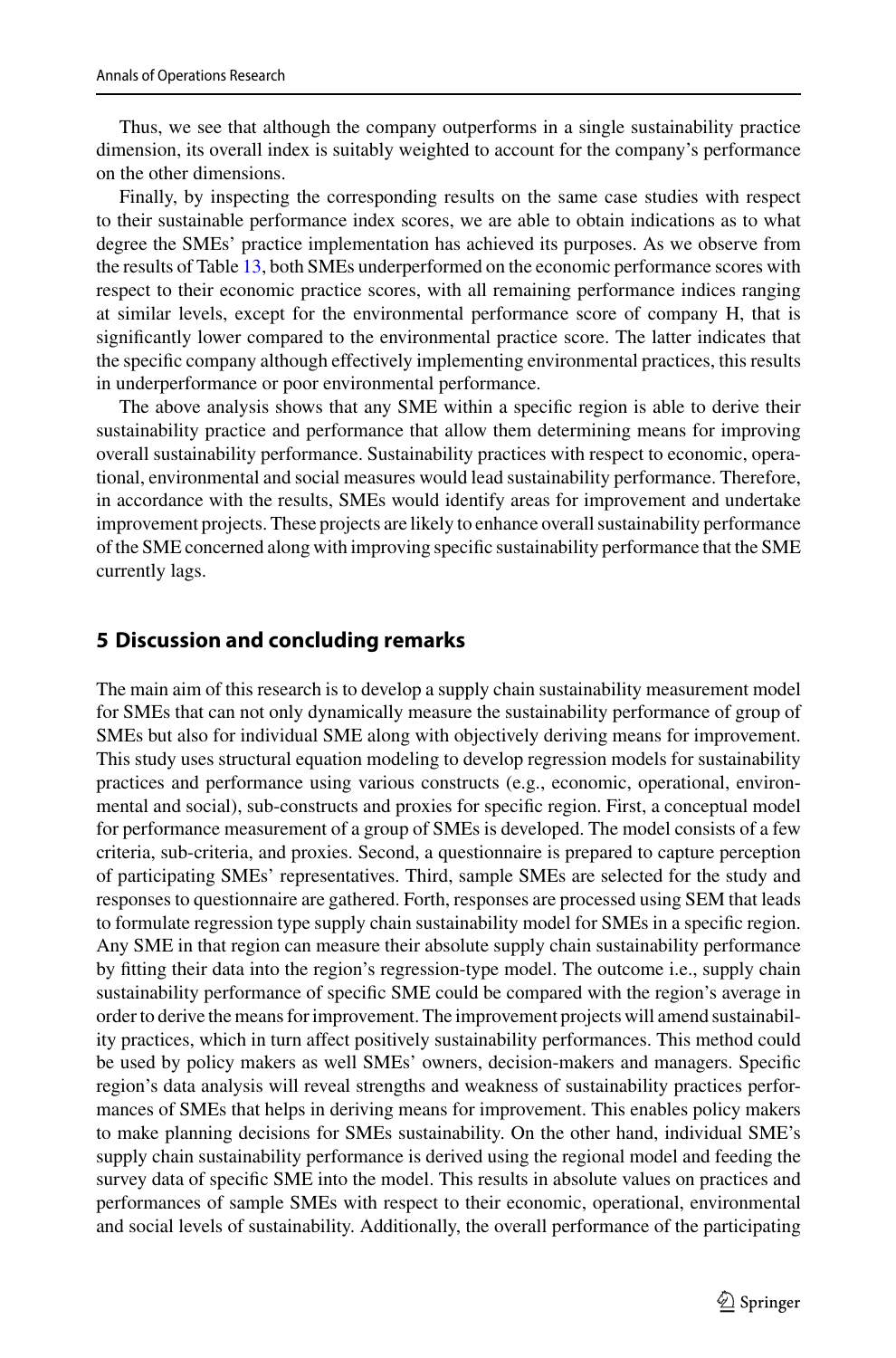SMEs is also revealed. The contemporary approaches such as balanced score card based performance measurement model and DEA-based efficiency measurement method are unable to provide such robust information.

The current study also explores the possibility of using structural equation modeling as a measurement model for sustainability measurement of SMEs' supply chain through individual indicators of sustainability and its sub-constructs. Our results and examples illustrate that our proposed method could provide an objective picture of a SMEs sustainability performance. In general, our results indicate that the method of rating supply chain sustainability performance introduced in this paper significantly improves previous methods such as balanced score card approach and efficiency measurement using DEA. Our methodology provides a more general picture of the SME's sustainability performance, by combining various indicators of sustainability practices and performance of a relative sample of SMEs to derive the overall sustainability ranking of the particular SME. We have illustrated that our proposed methodology can assist both the policy makers and the individual SMEs, the former by providing them with information in the form of aggregate indices of sustainability, to review the sustainability performance of their own region and compare with other regions. In this way, policymakers can adjust and set their own strategies and targets for SME sustainability development. On the other hand, individual SMEs can benefit from our results by giving them the ability to calculate their own sustainability indices, identify their strengths and weaknesses by comparing with the average levels of sustainability in their own region and set their own targets towards improving their sustainability levels.

In particular, measurement of sustainability practices using SEM in the three selected regions reveals some interesting results. Whereas SMEs in the Midlands are giving first priority to the economic and operational practices, Normandy and Eastern Indian SMEs are additionally focused on the environmental and social practices, respectively. Especially, the latter finding may be attributed to an inherent difference that emerge between a developing country such as India and a developed country such as the UK, where for the latter social practices are not considered as an issue to be solved since their implementations are often taken for granted.

As regards the measurement of sustainability performance at the regional level, it is seen once again that UK SMEs are more economic and operational focused. In Eastern India, on the other hand, SMEs give more emphasis on their operational and social aspects of their sustainability performance. The overall sustainability performance scores (Midlands, UK: 0.76; Normandy, France: 0.61; Eastern India: 0.51) are indicative of the inherent differences between developed and developing countries, and the difficulties of the latter to achieve sustainability levels comparable to that of developed countries.

Policy makers in each area can make use and benefit from these results, by providing them with an objective picture of their regional SMEs' sustainability performance, and notifying them of their strengths and weaknesses on certain aspects of sustainability. Thus, from the local policymaker perspective, the results of our analysis suggest that in order for the policymakers of Midlands, UK to improve the sustainability levels of SMEs in their region of interest, the focus should be more on the environmental and social aspects of sustainability practices and performance. Accordingly, policymakers of the Normandy region should focus more on providing regulatory and/or financial incentives for their regional SMEs to raise their levels on specific practice and performance sustainability indices, such as operational and social practices and social performance. Finally, the policymakers in Eastern India have to set their efforts towards specific operational and environmental practices, as well as to provide policy guidance towards ameliorating their regional SMEs' economic and environmental performance.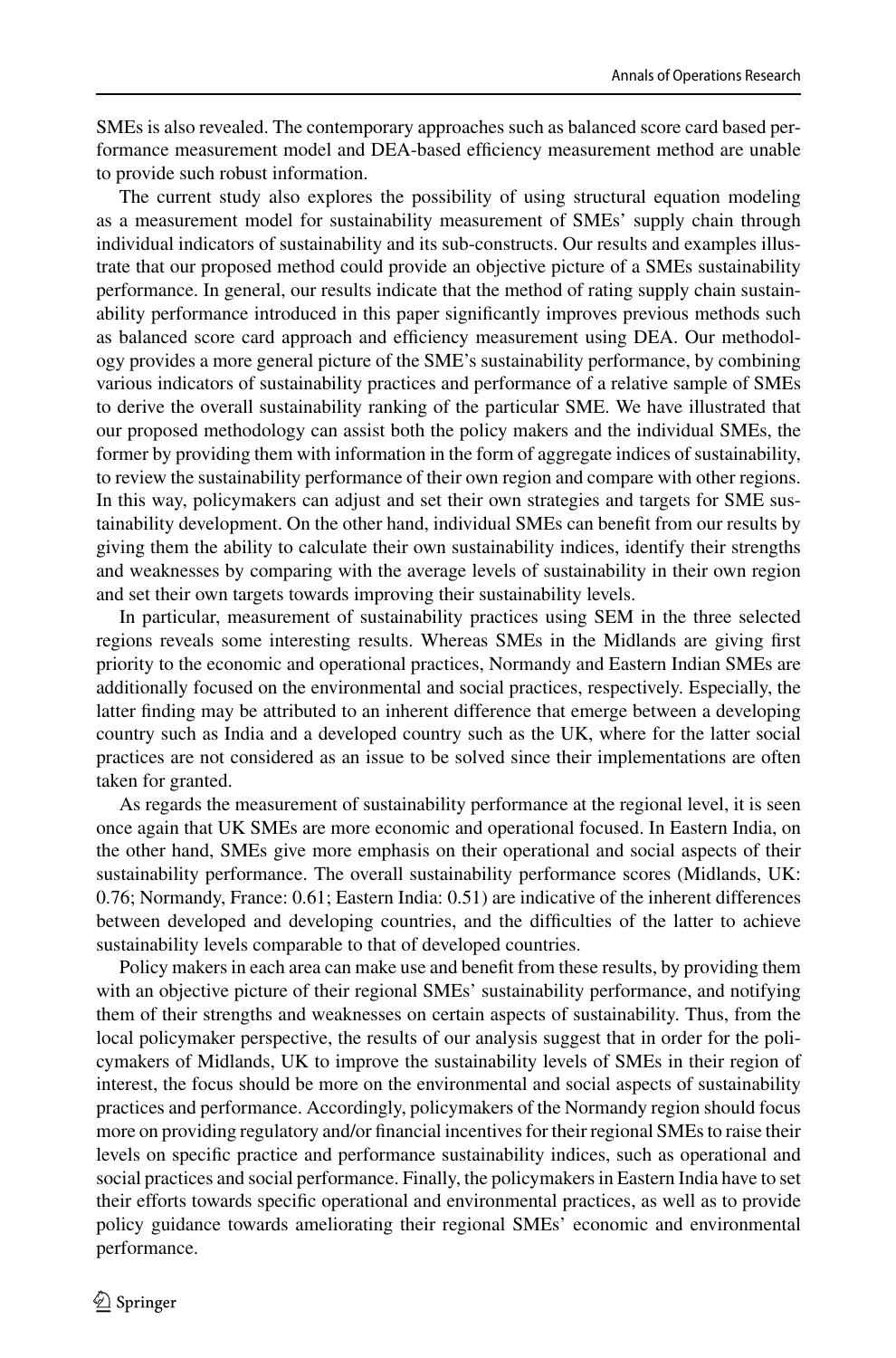Additionally, the calculated factor score weights of the performed SEM analysis provide a robust tool for individual SMEs to calculate their own individual overall sustainability index of practices and performance, as well as indices that concentrate on the separate constructs of economic, operational, environmental and social sustainability measures. In this way, a company can benchmark its sustainability performance and compare to the average performance levels of their region and also to be able to detect and improve specific shortcomings.

In overall, the results of our analysis using data from a diverse setting of various geographical locations, show that the SEM modeling is able to measure the level of sustainability practices and performances of SMEs in a particular region. The obtained results may be utilized by both individual SMEs and policy makers; firstly, the derived index measurements could provide SMEs' owners and managers with an assessment of their company as regards the current levels of sustainability practices and performance, and also provide a good guide for taking decisions for targeted improvements at specific parts of their supply chain sustainability process. Secondly, the outcome of this study may be also utilized by policy makers of a specific region, e.g., the city council, in the sense that they can make use of these results in order to benchmark their regional SMEs' performance. In this way, local policy makers can make targeted interventions in order to contribute to the enhancement of sustainability of SMEs at the local level. What is more important, our aggregated indices, calculated at the regional level, could be used as a basis for individual SMEs to compare with the average sustainability performance in their regional cluster of relative SMEs.

The proposed SMEs' sustainable supply chain performance measurement model doesn't establish objective causal relationship between each practice and performance criteria. It assumes that enhancing sustainability practices in line with the analysis results will enhance overall sustainability performance. These aspects could be considered for further research.

**Acknowledgements** The research leading to these results has received funding from the European Union's Horizon 2020 research and innovation programme under the Marie Sklodowska-Curie Grant Agreement No. 788692.

**Open Access** This article is distributed under the terms of the Creative Commons Attribution 4.0 International License [\(http://creativecommons.org/licenses/by/4.0/\)](http://creativecommons.org/licenses/by/4.0/), which permits unrestricted use, distribution, and reproduction in any medium, provided you give appropriate credit to the original author(s) and the source, provide a link to the Creative Commons license, and indicate if changes were made.

# <span id="page-22-0"></span>**Appendix**

See Tables [14,](#page-23-0) [15,](#page-24-0) [16](#page-25-0) and [17](#page-26-0) and Figs. [4,](#page-27-1) [5](#page-27-2) and [6.](#page-27-3)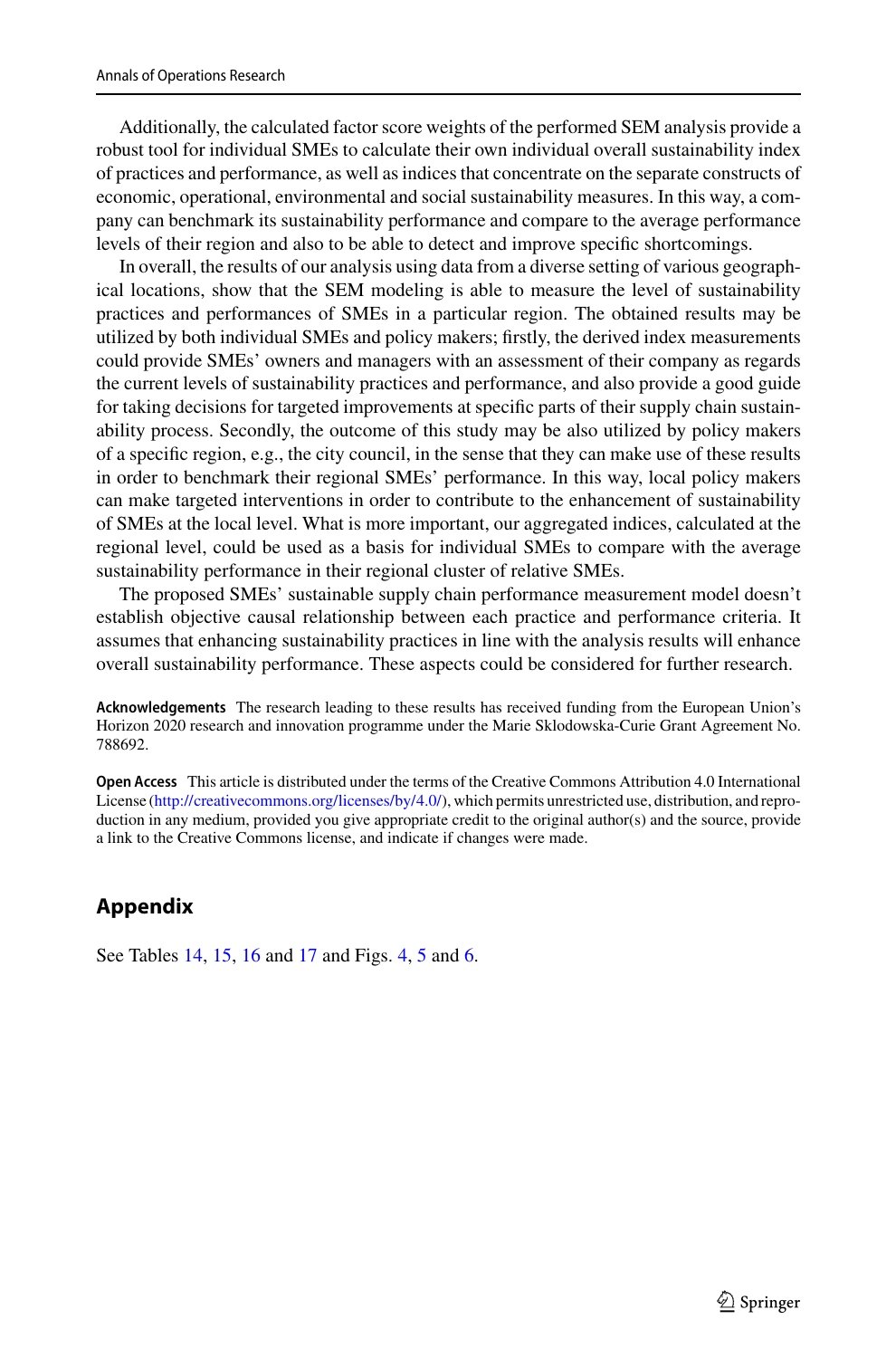<span id="page-23-0"></span>

|                            |                                         | Table 14 Summary of relevant studies on the measurement of sustainability performance of companies |                                        |                                                                                                                                       |
|----------------------------|-----------------------------------------|----------------------------------------------------------------------------------------------------|----------------------------------------|---------------------------------------------------------------------------------------------------------------------------------------|
| Study                      | Methods used                            | Countries/regions covered                                                                          | Data collected/collection period       | Obtained results                                                                                                                      |
| <b>Belu</b> (2009)         | DEA                                     | Worldwide                                                                                          | 1012 large corporations/2005           | Sustainability scores based on<br>sustainability practices                                                                            |
| Benn et al. (2006)         | Description of theoretical<br>tramework | Ï                                                                                                  | Ï                                      | Presentation of criteria for the<br>measurement of companies'<br>sustainability performance                                           |
| Borga et al. (2009)        | Balanced score card                     | Northern Italy                                                                                     | 7 case studies/undefined               | performance of selected SMEs<br>Evaluation of the sustainability                                                                      |
| Hubbard (2009)             | Balanced score card                     | Hypothetical examples and<br>scenarios                                                             | Hypothetical examples and<br>scenarios | A single-measure organizational<br>sustainability performance<br>index                                                                |
| Kamarudin and Aslan (2017) | <b>NES</b>                              | Malaysia                                                                                           | 281 SMEs/undefined                     | sustainability performance and<br>sustainability practices of<br>relationships between<br>SEM model showing<br><b>SME<sub>s</sub></b> |
| Lawrence et al. (2006)     | Descriptive statistics analysis         | New Zealand                                                                                        | 811 SEMs/2003                          | various sustainability practices<br>Descriptive statistics reports on<br>of SME <sub>s</sub>                                          |
| Rao et al. (2009)          | <b>NES</b>                              | Philippines                                                                                        | 120 SMEs/undefined                     | environmental indicators<br>A metric of corporate                                                                                     |
| Shibin (2017)              | <b>NES</b>                              | India                                                                                              | industries/undefined<br>205 automotive | sustainability performance and<br>Examination of relationships<br>between supply chain<br>its antecedents                             |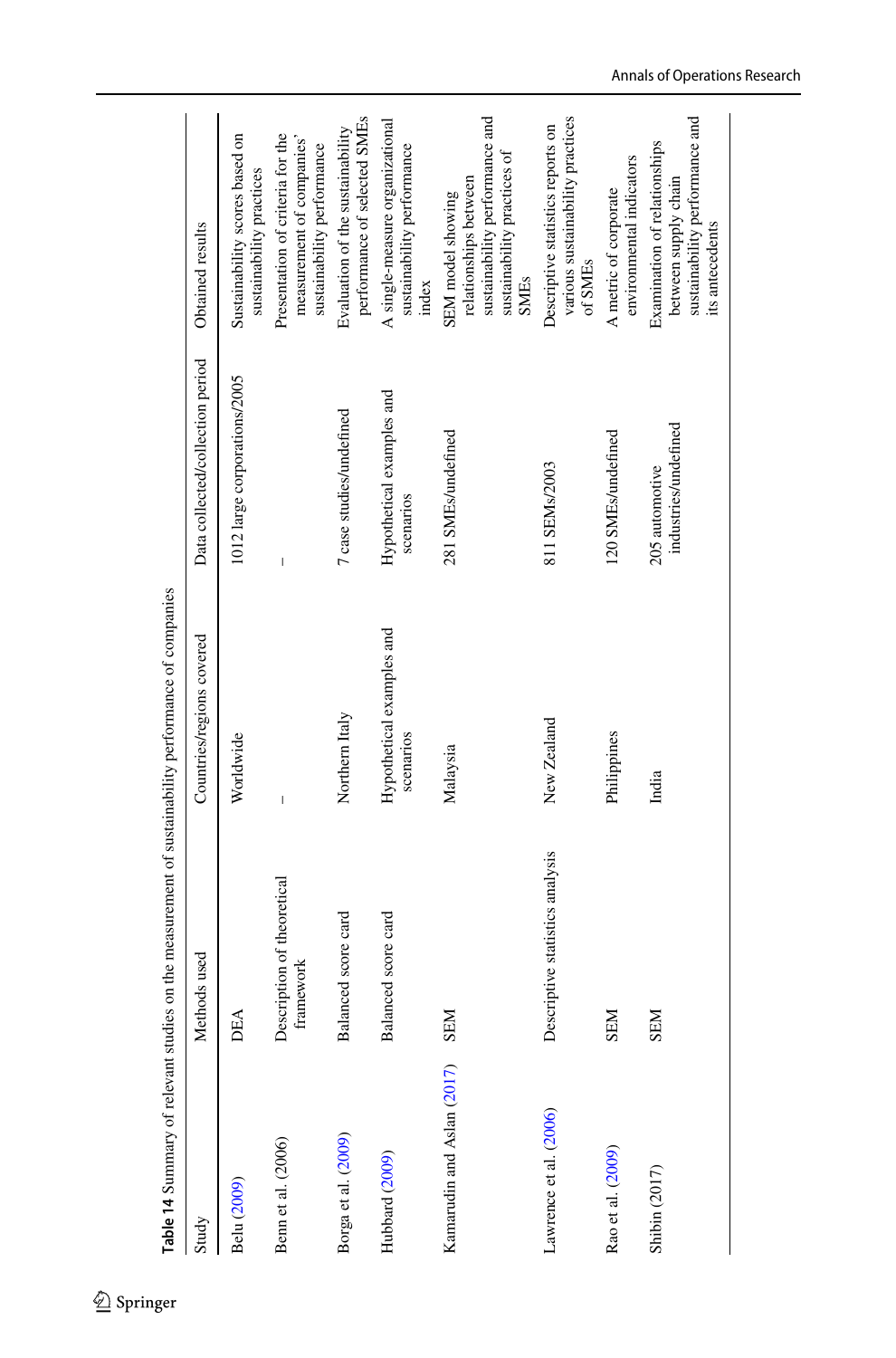<span id="page-24-0"></span>**Table 15** Descriptive statistics for the observed items of the questionnaire (complete data)

| Items                   | Mean | <b>SD</b> | Min          | Max            |
|-------------------------|------|-----------|--------------|----------------|
| ECO PR 1                | 4.74 | 2.98      | $\mathbf{1}$ | 10             |
| ECO_PR_2                | 2.87 | 1.74      | $\mathbf{1}$ | 8              |
| OPR PR 1                | 2.62 | 1.15      | $\mathbf{1}$ | 5              |
| OPR PR 2                | 2.22 | 1.11      | $\mathbf{1}$ | 5              |
| OPR_PR_3                | 2.89 | 0.97      | $\mathbf{1}$ | 5              |
| OPR_PR_4                | 2.42 | 1.43      | $\mathbf{1}$ | 5              |
| ENV PR 1                | 2.45 | 0.84      | 1            | 5              |
| ENV_PR_2                | 2.30 | 1.18      | $\mathbf{1}$ | 5              |
| $ENV$ <sub>PR</sub> $3$ | 2.83 | 1.05      | 1            | 5              |
| SOC_PR_1                | 2.30 | 1.22      | $\mathbf{1}$ | $\overline{4}$ |
| SOC_PR_2                | 2.42 | 1.21      | 1            | 5              |
| ECO_PER_1               | 3.80 | 2.59      | 1            | 10             |
| ECO_PER_2               | 2.69 | 1.44      | $\mathbf{1}$ | 7              |
| OPR_PER_1               | 3.76 | 1.62      | 1            | 7              |
| OPR_PER_2               | 3.11 | 1.18      | $\mathbf{1}$ | 5              |
| OPR PER 3               | 2.86 | 1.23      | $\mathbf{1}$ | 5              |
| OPR_PER_4               | 2.82 | 1.41      | 1            | 5              |
| OPR PER 5               | 3.18 | 1.03      | 1            | 5              |
| OPR_PER_6               | 3.17 | 1.27      | $\mathbf{1}$ | 5              |
| OPR_PER_7               | 2.94 | 0.93      | 1            | 5              |
| OPR_PER_8               | 2.27 | 1.23      | $\mathbf{1}$ | 5              |
| ENV_PER_1               | 2.99 | 1.26      | $\mathbf{1}$ | 5              |
| ENV_PER_2               | 2.56 | 1.28      | $\mathbf{1}$ | 5              |
| ENV_PER_3               | 2.87 | 1.01      | $\mathbf{1}$ | 5              |
| SOC_PER_1               | 2.24 | 1.21      | $\mathbf{1}$ | 5              |
| SOC_PER_2               | 2.90 | 1.06      | 1            | 5              |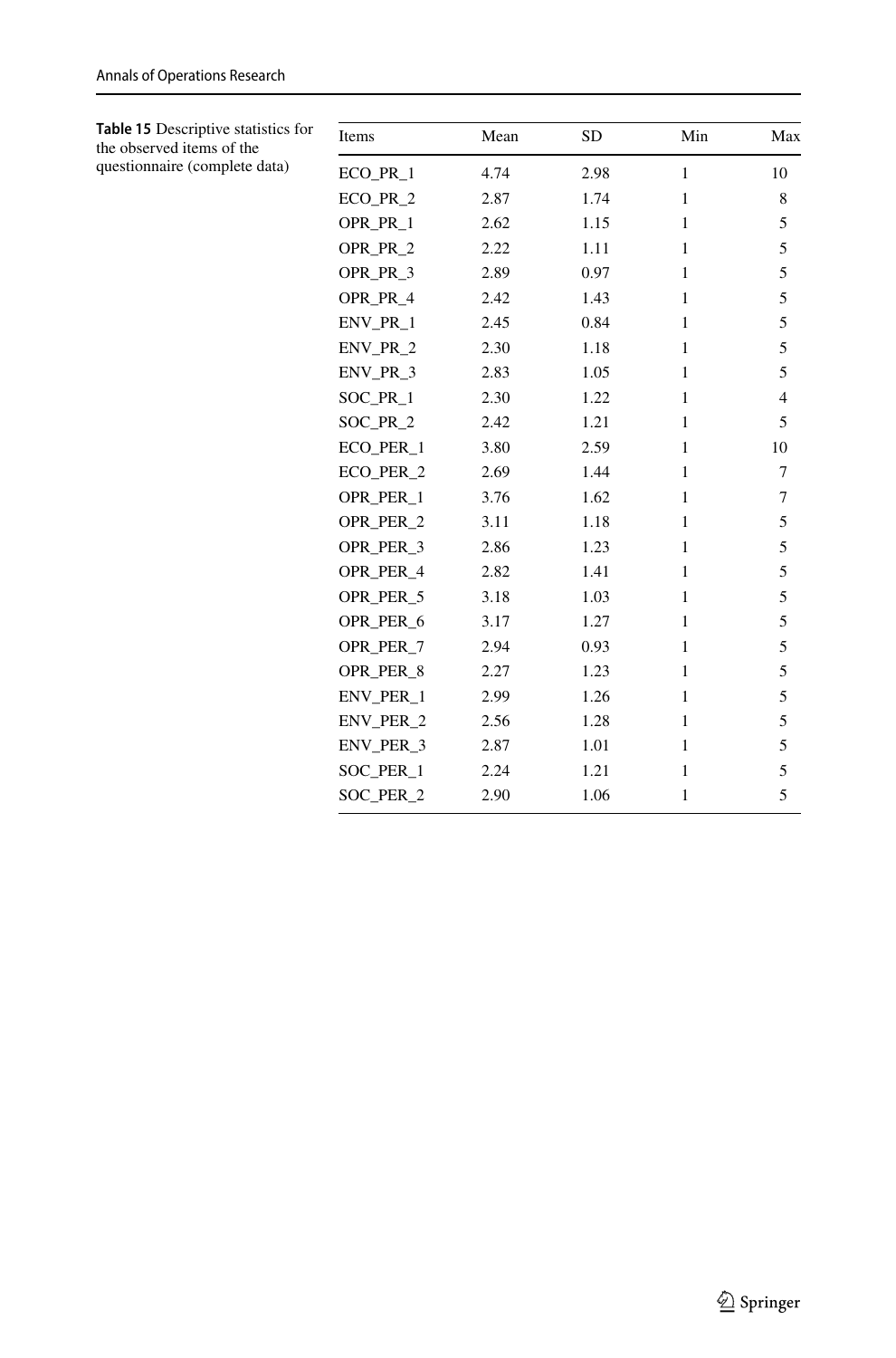**Table 16** Bibliographic sources for the selection of practices and performances indicators

<span id="page-25-0"></span>

| Dimensions/indicators                      | Bibliographic references      |
|--------------------------------------------|-------------------------------|
| Economic practices                         |                               |
| Infrastructure                             | Patyal and Koilakuntla (2015) |
| Number of employees                        | Devins et al. (2004)          |
| Economic performance                       |                               |
| Turnover                                   | Whyman and Petrescu (2015)    |
| Business growth                            | Wolff and Pett (2006)         |
| Operational practices                      |                               |
| <b>CRM</b> Practices                       | Nguyen and Waring (2013)      |
| <b>SRM</b> Practices                       | Pala et al. (2014)            |
| Standardised business process              | Patyal and Koilakuntla (2015) |
| <b>Lean Practices</b>                      | Hu et al. (2015)              |
| Operational performance                    |                               |
| Long term relationship with customers      | Towers and Burnes (2008)      |
| <b>CRM</b> effectiveness                   | Nguyen and Waring (2013)      |
| Demand uncertainties                       | Quah and Udin (2011)          |
| Long term relationship suppliers           | Wyld et al. (2012)            |
| <b>SRM</b> effectiveness                   | Hoejmose et al. $(2013)$      |
| Supply uncertainties                       | Koh and Simpson (2005)        |
| Business process effectiveness             | Lewis et al. $(2006)$         |
| Lean effectiveness                         | Chay et al. (2015)            |
| <b>Environmental practices</b>             |                               |
| Adopting standardized environmental system | Su-Yol (2008)                 |
| Waste management practices                 | Abdul-Rashid et al. (2017)    |
| Energy consumption and emission control    |                               |
| Environmental performance                  |                               |
| Effectiveness of environmental system      | Su-Yol (2008)                 |
| Waste reduction                            | Abdul-Rashid et al. (2017)    |
| Reduction energy consumption and emissions |                               |
| Social practices                           |                               |
| CSR practices                              | Jamali et al. (2009)          |
| Health and safety practices                | Santos $(2011)$               |
| Social performance                         |                               |
| CSR performance                            | Tseng et al. (2010)           |
| Health and safety performance              | Groves et al. $(2011)$        |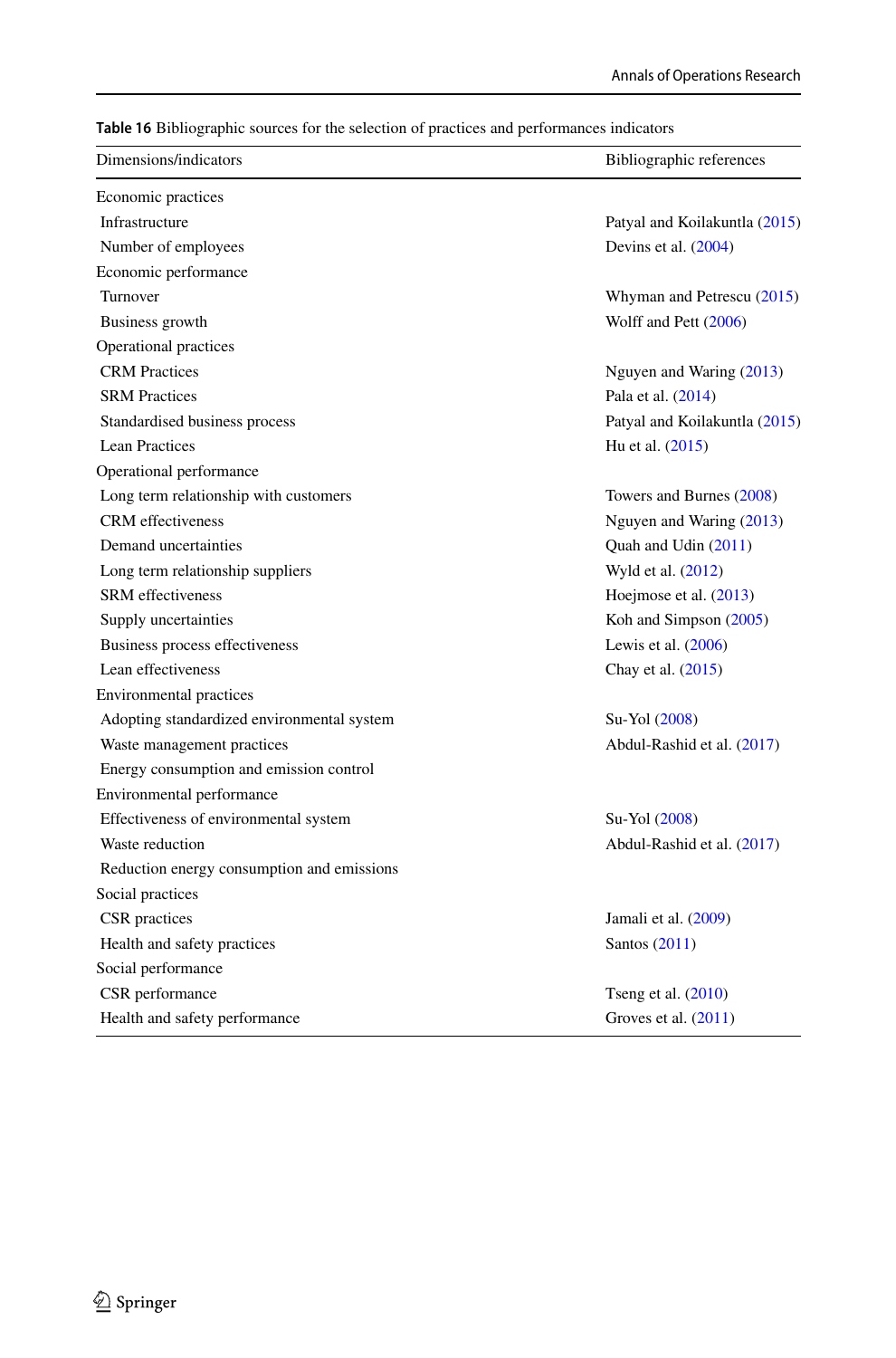<span id="page-26-0"></span>

|                              |                            | Table 17 Validity (% of variance explained) and reliability (Cronbach's alpha) for each latent construct   |            |                            |                     |            |                            |                     |            |
|------------------------------|----------------------------|------------------------------------------------------------------------------------------------------------|------------|----------------------------|---------------------|------------|----------------------------|---------------------|------------|
| Dimensions                   | Midlands, UK               |                                                                                                            | <b>AVE</b> | Normandy, France           |                     | <b>AVE</b> | Eastern India              |                     | <b>AVE</b> |
|                              | % of variance<br>explained | Cronbach's<br>alpha                                                                                        |            | % of variance<br>explained | Cronbach's<br>alpha |            | % of variance<br>explained | Cronbach's<br>alpha |            |
| practices<br>Economic        | 83.25                      | 0.72                                                                                                       | 0.68       | 82.41                      | 0.722               | 0.67       | 76.18                      | 0.669               | 0.61       |
| performance<br>Economic      | 75.84                      | 0.569                                                                                                      | 0.55       | 71.26                      | 0.561               | 0.51       | 74.71                      | 0.586               | 0.55       |
| Operational<br>practices     | 65.35                      | 0.817                                                                                                      | 0.55       | 51.92                      | 0.617               | 0.45       | 55.21                      | 0.653               | 0.37       |
| performance<br>Operational   | 49.50                      | 0.844                                                                                                      | 0.43       | 47.19                      | 0.679               | 0.40       | 48.12                      | 0.793               | 0.41       |
| Environmental<br>practices   | 76.30                      | 0.835                                                                                                      | 0.66       | 67.67                      | 0.721               | 0.55       | 59.14                      | 0.568               | $-11$      |
| performance<br>Environmental | 74.60                      | 0.829                                                                                                      | 0.62       | 64.98                      | 0.725               | 0.48       | 58.14                      | 0.701               | 0.60       |
| practices<br>Social          | 83.2                       | 0.798                                                                                                      | 0.68       | 79.91                      | 0.739               | 0.62       | 68.19                      | 0.685               | 0.46       |
| performance<br>Social        | 80.12                      | 0.750                                                                                                      | 0.65       | 76.59                      | 0.711               | 0.57       | 67.21                      | 0.691               | 0.44       |
|                              |                            | Discriminant validity test was positive for all fitted SEM models $(\sqrt{AVE} >$ correlation coefficient) |            |                            |                     |            |                            |                     |            |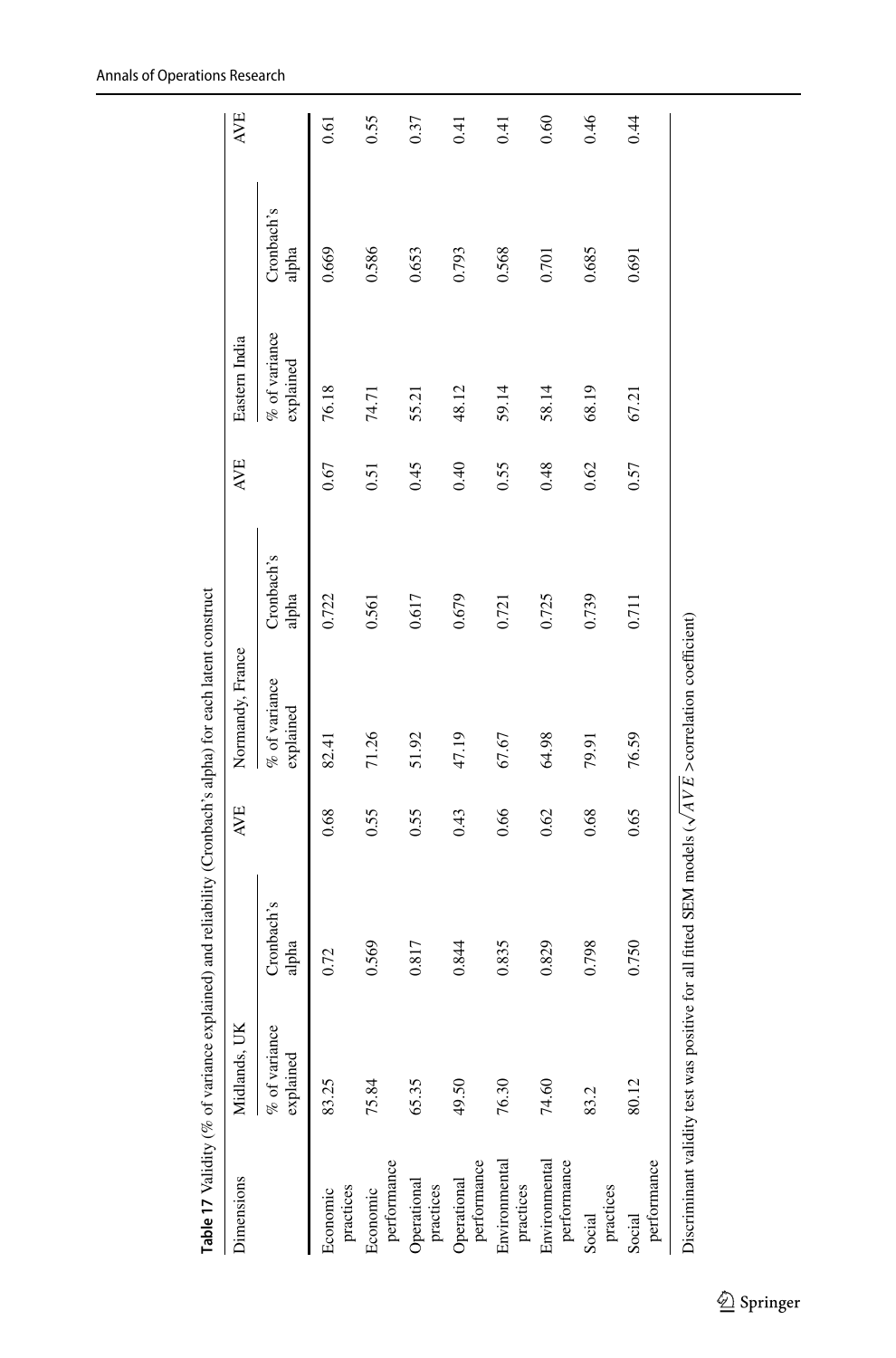

<span id="page-27-1"></span>**Fig. 4** Average sustainability index scores (Midlands, UK)



<span id="page-27-2"></span>**Fig. 5** Average sustainability index scores (Normandy, France)



<span id="page-27-3"></span>**Fig. 6** Average sustainability index scores (Eastern India)

# **References**

<span id="page-27-4"></span>Abdul-Rashid, S. H., Sakundarini, N., Raja Ghazilla, R. A., & Thurasamy, R. (2017). The impact of sustainable manufacturing practices on sustainability performance: Empirical evidence from Malaysia. *International Journal of Operations & Production Management, 37*(2), 182–204.

<span id="page-27-0"></span>Ahn, H. (2005). How to individualise your balanced scorecard. *Measuring Business Excellence, 9*(1), 5–12.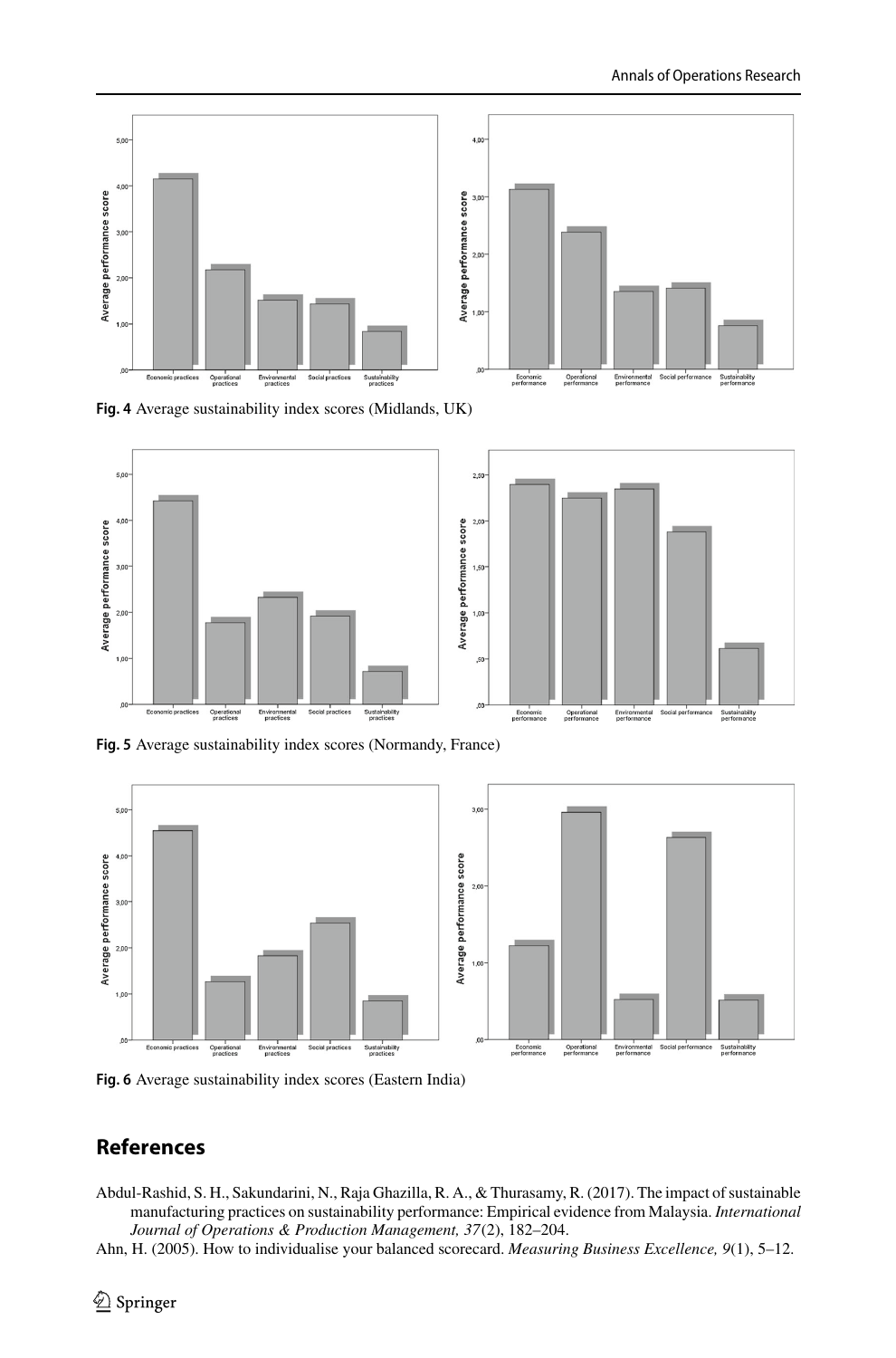- <span id="page-28-0"></span>Ammenberg, J., & Hjelm, O. (2003). Tracing business and environmental effects of environmental management systems—A study of networking small and medium-sized enterprises using a joint environmental management system. *Business Strategy and the Environment, 12*(3), 163–174.
- <span id="page-28-18"></span>Arbuckle, J. L. (2014). Amos 23.0 user's guide. Chicago, IBM SPSS.
- <span id="page-28-10"></span>Barcus, A., & Montibeller, G. (2008). Supporting the allocation of software development work in distributed teams with multi-criteria decision analysis. *Omega, 36*(3), 464–475.
- <span id="page-28-4"></span>Belu, C. (2009). Ranking corporations based on sustainable and socially responsible practices. A data envelopment analysis (DEA) approach. *Sustainable Development, 17*(4), 257–268.
- <span id="page-28-14"></span>Benn, S., Dunphy, D., & Griffiths, A. (2007). Enabling change for corporate sustainability: An integrated perspective. *Australasian Journal of Environmental Management, 13*(3), 156–165.
- <span id="page-28-3"></span>Bhattacharya, A., Mohapatra, P., Kumar, V., Dey, P. K., Brady, M., & Tiwari, M. K. (2014). Green supply chain performance measurement using fuzzy ANP-based balanced scorecard: a collaborative decision-making approach. *Production Planning & Control, 25*(8), 698–714.

<span id="page-28-17"></span>Bollen, K. A. (1989). *Structural equations with latent variables*. New York: Wiley.

- <span id="page-28-12"></span>Borga, F., Citterio, A., Noci, G., & Pizzurno, E. (2009). Sustainability report in small enterprises: Case studies in Italian furniture companies. *Business Strategy and the Environment, 18*(3), 162–176.
- <span id="page-28-20"></span>Bryman, A., & Cramer, D. (2005). *Quantitative data analysis with SPSS12 and 13. A guide for social scientists*. East Sussex: Routledge.
- <span id="page-28-1"></span>Castka, P., Balzarova, M. A., & Bamber, C. J. (2004). How can SMEs effectively implement the CSR agenda? A UK case study perspective. *Corporate Social Responsibility and Environment Management, 11*(1), 140–149.
- <span id="page-28-15"></span>Charnes, A., Cooper, W. W., & Rhodes, E. L. (1978). Measuring the efficiency of decision making units. *European Journal of Operational Research, 2,* 429–444.
- <span id="page-28-25"></span>Chay, T., Xu, Y., Tiwari, A., & Chay, F. (2015). Towards lean transformation: The analysis of lean implementation frameworks. *Journal of Manufacturing Technology Management, 26*(7), 1031–1052.
- <span id="page-28-11"></span>Chen, S.-C., & Lee, A. H. I. (2010). Performance measurement of SMEs' employees by fuzzy multi-criteria decision theory. *IEEE Xplore*. [https://doi.org/10.1109/3CA.2010.5533661.](https://doi.org/10.1109/3CA.2010.5533661)
- <span id="page-28-5"></span>Chen, Y., & Zhu, J. (2004). Measuring information technology's indirect impact on firm performance. *Information Technology and Management, 5*(1–2), 9–22.
- <span id="page-28-6"></span>Chiu, Y.-H., Huang, C.-W., & Ma, C.-M. (2011). Assessment of China transit and Economic efficiencies in a modified value-chains DEA model. *European Journal of Operational Research, 209*(2), 95–103.
- <span id="page-28-23"></span>Devins, D., Johnson, S., & Sutherland, J. (2004). Employer characteristics and employee training outcomes in UK SMEs: A multivariate analysis. *Journal of Small Business and Enterprise Development, 11*(4), 449–457.
- <span id="page-28-7"></span>Easton, L., Murphy, D. J., & Pearson, J. N. (2002). Purchasing performance evaluation: With data envelopment analysis. *European Journal of Purchasing & Supply Management, 8*(3), 123–134.
- <span id="page-28-16"></span>Fornell, C., & Larcker, D. F. (1981). Evaluating structural equation models with unobservable variables and measurement error. *Journal of Marketing Research, 18*(1), 39–50.
- <span id="page-28-2"></span>Garengo, P., Biazzo, S., & Bititci, U. S. (2005). Performance measurement systems in SMEs: A review for a research agenda. *International Journal Management Review, 7*(1), 25–27.
- <span id="page-28-21"></span>Griethuijsen, R. A. L. F., Eijck, M. W., Haste, H., Brok, P. J., Skinner, N. C., Mansour, N., et al. (2014). Global patterns in students' views of science and interest in science. *Research in Science Education, 45*(4), 581–603.
- <span id="page-28-26"></span>Groves, C., Frater, L., Lee, R., & Stokes, E. (2011). Is There room at the bottom for CSR? Corporate social responsibility and nanotechnology in the UK. *Journal of Business Ethics, 101*(4), 525–552.
- <span id="page-28-22"></span>Hair, J., Black, W., Babin, B., Anderson, R., & Tatham, R. (2006). *Multivariate data analysis* (6th ed.). Uppersaddle River, NJ: Pearson Prentice Hall.
- <span id="page-28-8"></span>Halkos, G. E., & Salamouris, D. S. (2004). Efficiency measurement of the Greek commercial banks with the use of financial ratios: A data envelope analysis approach. *Management Accounting Research, 15*(2), 201–224.
- <span id="page-28-13"></span>Hart, S. L., & Milstein, M. B. (2003). Creating sustainable value. *Academy of Management Executive, 17*(2), 56–69.
- <span id="page-28-19"></span>Heene, M., Hilbert, S., Draxler, C., Ziegler, M., & Bühner, M. (2011). Masking misfit in confirmatory factor analysis by increasing unique variances: A cautionary note on the usefulness of cutoff values of fit indices. *Psychological Methods, 16*(3), 319–336.
- <span id="page-28-24"></span>Hoejmose, S., Brammer, S., & Millington, A. (2013). An empirical examination of the relationship between business strategy and socially responsible supply chain management.*International Journal of Operations & Production Management, 33*(5), 589–621.
- <span id="page-28-9"></span>Hoque, Z. (2014). 20 years of studies on the balanced scorecard: Trends, accomplishments, gaps and opportunities for future research. *The British Accounting Review, 46*(1), 33–59.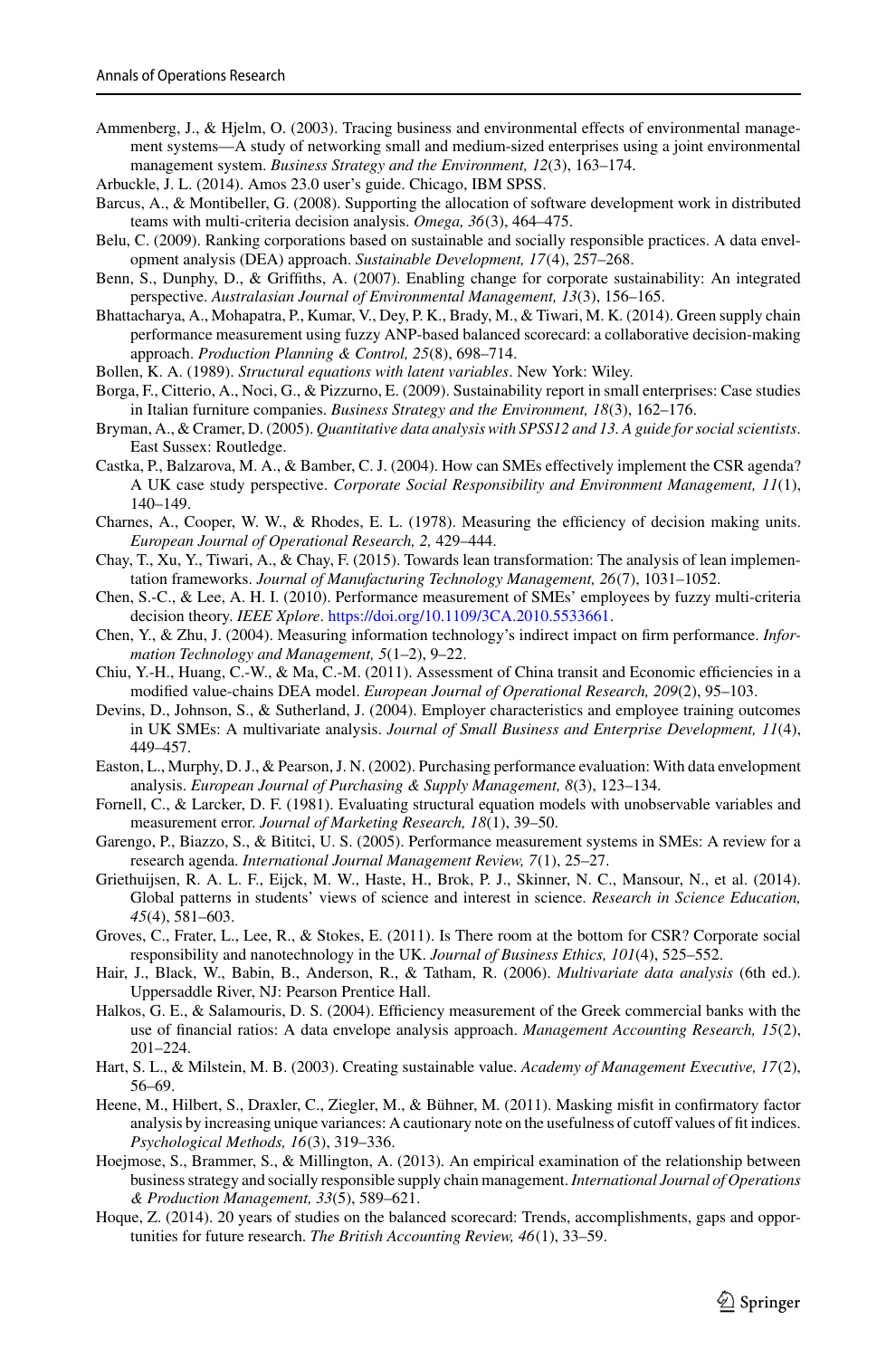- <span id="page-29-16"></span>Hu, L. T., & Bentler, P. M. (1999). Cutoff criteria for fit indexes in covariance structure analysis: Conventional criteria versus new alternatives. *Structural Equation Modeling, 6*(1), 1–55.
- <span id="page-29-22"></span>Hu, Q., Mason, R., Williams, S. J., & Found, P. (2015). Lean implementation within SMEs: A literature review. *Journal of Manufacturing Technology Management, 26*(7), 980–1012.
- <span id="page-29-7"></span>Hubbard, G. (2009). Measuring organizational performance: Beyond the triple bottom line. *Business Strategy and the Environment, 18,* 177–191.
- <span id="page-29-6"></span>Hudson, M., Smart, A., & Bourne, M. (2001). Theory and practice in SME performance measurement systems. *International Journal of Operations & Production Management, 21*(8), 1096–1115.
- <span id="page-29-18"></span>Iacobucci, D. (2010). Structural equations modeling: Fit indices, sample size, and advanced topics. *Journal of Consumer Psychology, 20,* 90–98.
- <span id="page-29-26"></span>Jamali, D., Zanhour, M., & Keshishian, T. (2009). Peculiar strengths and relational attributes of SMEs in the context of CSR. *Journal of Business Ethics, 87*(3), 355–377.
- <span id="page-29-0"></span>Johnson, M. P., & Schaltegger, S. (2016). Two decades of sustainability management tools for SMEs: How far have we come? *Journal of Small Business Management, 54*(2), 481–505.
- <span id="page-29-15"></span>Jöreskog, K. G. (1970). A general method for analysis of covariance structures. *Biometrika, 57,* 239–251.
- <span id="page-29-14"></span>Kamarudin, A. B., & Aslan, A. S. (2017). Modelling sustainable performance of SME through green management implementation in the new economic transition. *Proceeding of Mechanical Engineering Research, 2017,* 219–221.
- <span id="page-29-10"></span>Kaplan, R. S., & Norton, D. P. (1992). The balanced scorecard—Measures that drive performance. *Harvard Business Review, 70*(1/2), 71–79.
- <span id="page-29-24"></span>Koh, S. C. L., & Simpson, M. (2005). Change and uncertainty in SME manufacturing environments using ERP. *Journal of Manufacturing Technology Management, 16*(5/6), 629–653.
- <span id="page-29-8"></span>Lawrence, S. R., Collins, E., Pavlovich, K., & Arunachalam, M. (2006). Sustainability practices of SMEs: The case of NZ. *Business Strategy and the Environment, 15*(4), 242–257.
- <span id="page-29-25"></span>Lewis, W. G., Pun, K. F., & Lalla, T. R. M. (2006). Empirical investigation of the hard and soft criteria of TQM in ISO 9001 certified small and medium-sized enterprises. *The International Journal of Quality & Reliability Management, 23*(8), 964–985.
- <span id="page-29-9"></span>Libby, T., Salterio, S. E., & Webb, A. (2004). The balanced scorecard: The effects of assurance and process accountability on managerial judgment. *Accounting Review, 79*(4), 1075–1094.
- <span id="page-29-12"></span>Marques, G., Gourc, D., & Lauras, M. (2010). Multi-criteria performance analysis for decision making in project management. *International Journal of Project Management, 29,* 1057–1069.
- <span id="page-29-17"></span>Marsh, H. W., Hau, K.-T., & Wen, Z. (2004). In search of golden rules: Comment on hypothesis-testing approaches to setting cutoff values for fit indexes and dangers in overgeneralizing Hu and Bentler's (1999) findings. *Structural Equation Modeling, 11*(3), 320–341.
- <span id="page-29-3"></span>Masurel, E. (2007). Why SMEs invest in environmental measures: Sustainability evidence from small and medium-sized printing firms. *Business Strategy and the Environment, 16*(3), 190–201.
- <span id="page-29-2"></span>Nejati, M., Quazi, A., Amran, A., & Ahmad, N. H. (2016). Social responsibility and performance: Does [strategic orientation matter for small businesses?](https://doi.org/10.1111/jsbm.12305) *Journal of Small Business Management*. https://doi.or g/10.1111/jsbm.12305.
- <span id="page-29-20"></span>Nguyen, T. H., & Waring, T. S. (2013). The adoption of customer relationship management (CRM) technology in SMEs: An empirical study. *Journal of Small Business and Enterprise Development, 20*(4), 824–848.
- <span id="page-29-11"></span>Nørreklit, H. (2000). The balance on the balanced scorecard—A critical analysis of some of its assumptions. *Management Accounting Research, 11*(1), 65–88.
- <span id="page-29-21"></span>Pala, M., Edum-Fotwe, F., Ruikar, K., Doughty, N., & Peters, C. (2014). Contractor practices for managing extended supply chain tiers. *Supply Chain Management, 19*(1), 31–45.
- <span id="page-29-19"></span>Patyal, V. S., & Koilakuntla, M. (2015). Infrastructure and core quality practices in Indian manufacturing organizations: Scale development and validation. *Journal of Advances in Management Research, 12*(2), 141–175.
- <span id="page-29-5"></span>Petts, J. (2000). The regulator-regulated relationship and environmental protection: Perceptions in small and medium sized enterprises. *Environment and Planning, 18*(3), 191–192.
- <span id="page-29-1"></span>Petts, J., Herd, A., & O'hecocha, M. (1998). Environmental responsiveness, individuals and organizational learning: SME experience. *Journal of Environmental Planning and Management, 41*(6), 711–731.
- <span id="page-29-4"></span>Prabawani, P. (2013). Measuring SMEs' sustainability: A literature review and agenda for research. *International Journal of Management and Sustainability, 2*(12), 193–207.
- <span id="page-29-23"></span>Quah, H. S., & Udin, Z. M. (2011). Supply chain management from the perspective of value chain flexibility: An exploratory study. *Journal of Manufacturing Technology Management, 22*(4), 506–526.
- <span id="page-29-13"></span>Rao, P., Singh, A., La O'Castillo, O., Intal, P., Jr., & Sajid, A. (2009). A metric for corporate environmental indicators… For small and medium enterprises in the Philippines. *Business Strategy and the Environment, 18*(1), 14–31.